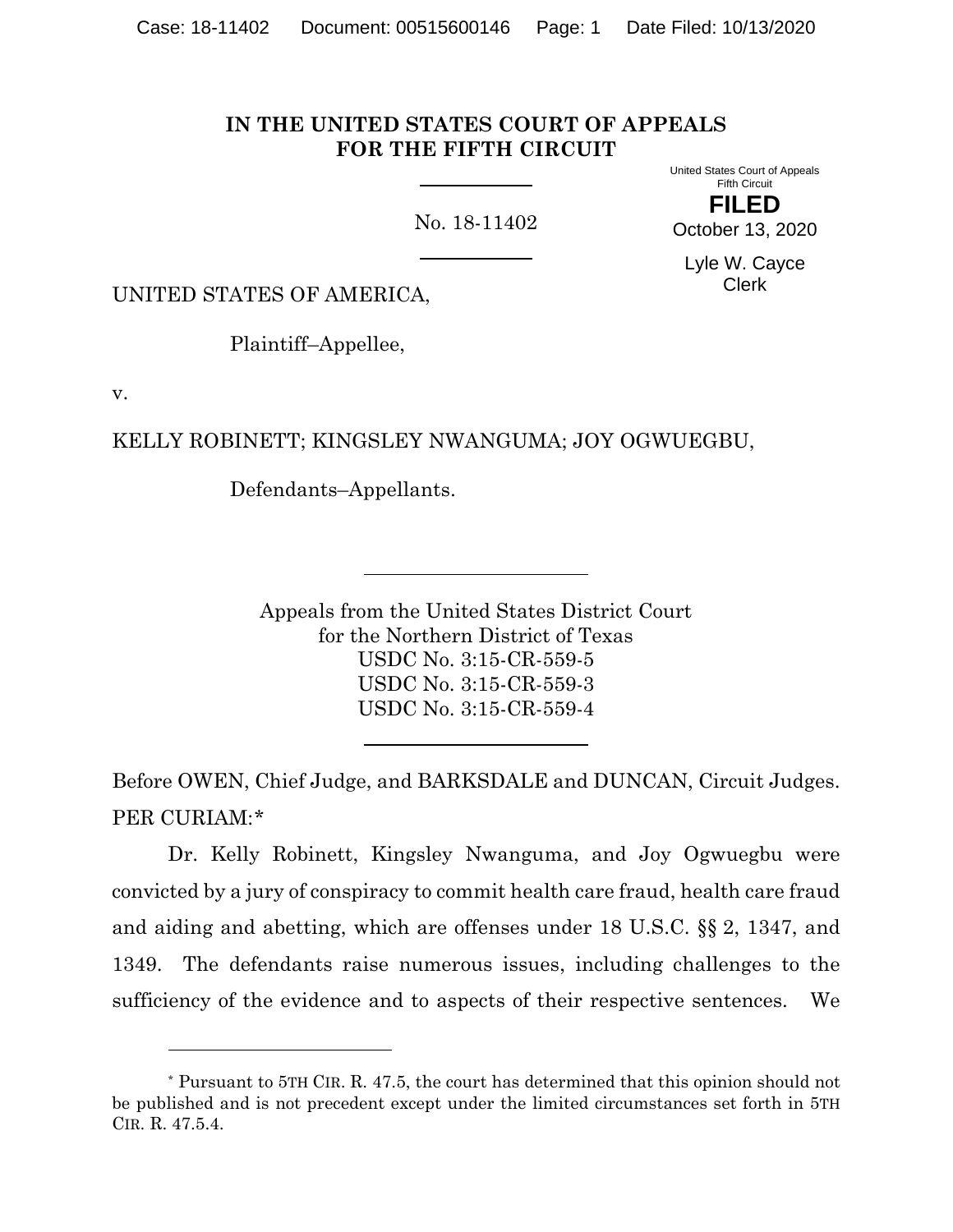affirm the district court's judgment in part. We vacate and remand Nwanguma's and Ogwuegbu's sentences for reformation as discussed in parts  $III(G)$  and  $IV(C)$ .

# **I**

Two home health care companies were alleged to have been involved in fraudulent conduct: Boomer House Calls (Boomer HC) and Timely Home Health (Timely HH). Dr. Kelly Robinett owned the majority of the shares of Boomer HC. Kingsley Nwanguma, a licensed vocational nurse (LVN), worked for Timely HH. Joy Ogwuegbu served as Timely HH's head of nursing. Other individuals relevant to the current appeal include: Usani Ewah and Patience Okoroji, Timely HH's owners; Dr. Claudio, a physician associated with Timely HH; and Shawn Chamberlain, a physician's assistant who was operating under Robinett's supervision and who owned the remaining interest in Boomer HC. Timely HH and Boomer HC billed Medicare for home health care services. The home health care process typically begins when "a patient's primary care physician . . . refers [him or] her for home health services."[1](#page-1-0) The physician can issue such a referral by phoning the home health care agency and ordering a home health care assessment. After receiving the order, the agency sends a written confirmation for the physician's signature. A nurse or physician's assistant then (1) visits the patient, (2) completes an Outcome and Assessment Information Set (OASIS) to determine whether the patient is homebound, and (3) drafts a plan of care, or Form 485.[2](#page-1-1) A physician then signs the Form 485, certifying that the patient is "homebound, under [the] doctor's care, and in need of skilled services."[3](#page-1-2) The process results in payment for one sixty-day episode of care, during which an LVN provides skilled nursing care to the patient. The

<span id="page-1-1"></span><span id="page-1-0"></span><sup>1</sup> *United States v. Ganji*, 880 F.3d 760, 764 (5th Cir. 2018).

<sup>2</sup> *See id.*

<span id="page-1-2"></span><sup>&</sup>lt;sup>3</sup> *Id.* at 777 (internal quotation marks omitted).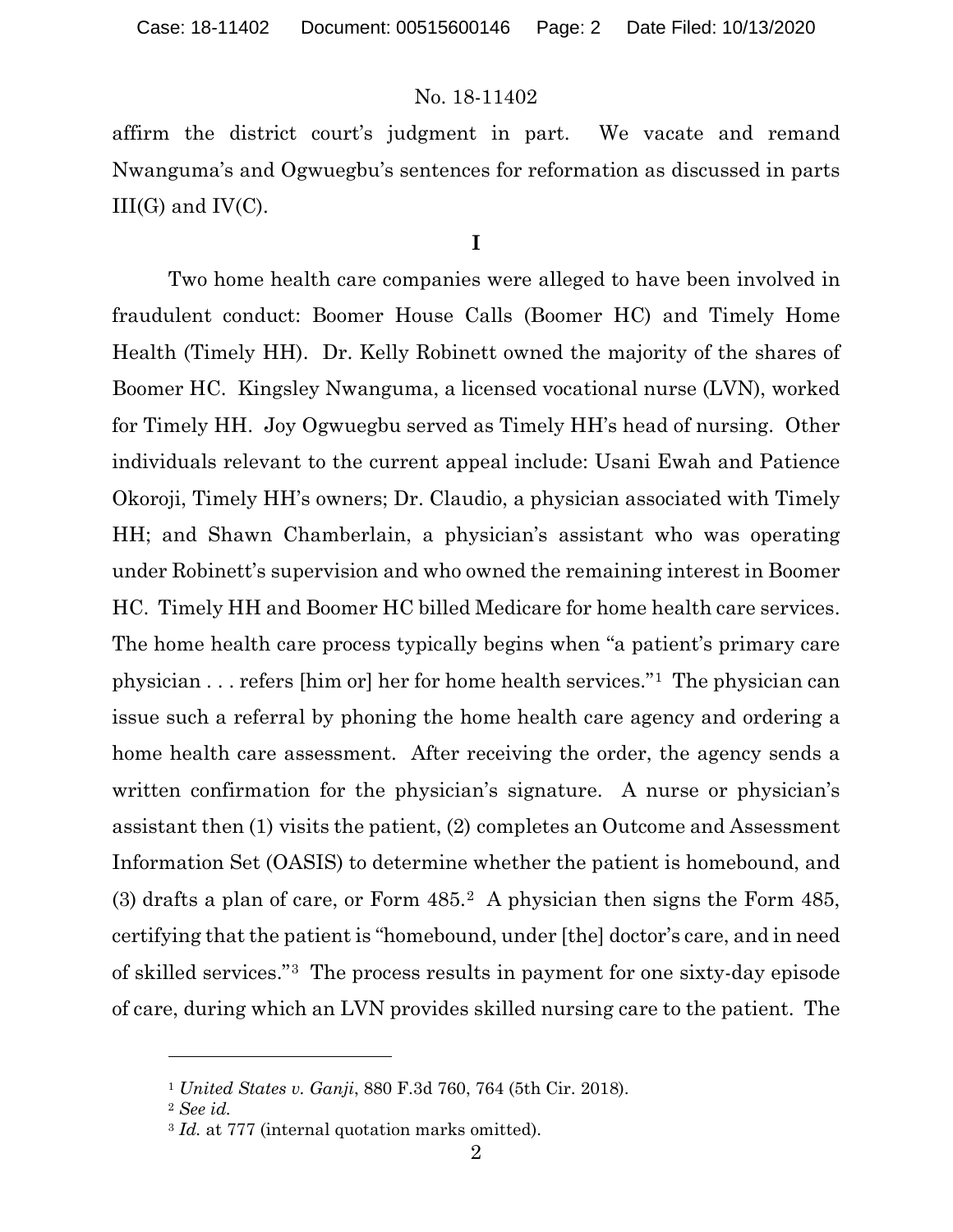patient can then be recertified for additional episodes if necessary. Under this framework, Timely HH would bill Medicare for home health treatment under Part A Medicare coverage. Boomer HC would bill Medicare for completing home health certifications under Part A and under Part B for physician visits.

Government investigators received a tip that Timely HH was engaged in fraudulent conduct. A subsequent investigation confirmed the government's suspicions and revealed misconduct at Boomer HC as well. Robinett, Nwanguma, and Ogwuegbu were indicted, and the case proceeded to trial.

The jury convicted Robinett and Nwanguma of conspiracy and substantive health care fraud. Ogwuegbu was acquitted of conspiracy but found guilty of substantive health care fraud. This appeal followed.

### **II**

Each defendant raises separate arguments on appeal. We first address the issues presented by Robinett.

## **A**

Robinett asserts there was insufficient evidence of conspiracy to commit health care fraud and substantive health care fraud. Our inquiry requires us to consider whether, "viewing the evidence and reasonable inferences in light most favorable to the verdict, [a] rational jury 'could have found the essential elements of [each] offense to be satisfied beyond a reasonable doubt.'"[4](#page-2-0)

To convict Robinett of conspiracy, the prosecution needed to prove beyond a reasonable doubt that: "(1) two or more persons made an agreement to commit health care fraud; (2) that the defendant knew the unlawful purpose of the agreement; and (3) that the defendant joined in the agreement . . . with the intent to further the unlawful purpose."[5](#page-2-1) Robinett alleges there was

<span id="page-2-0"></span><sup>4</sup> *Id.* at 767 (quoting *United States v. Bowen*, 818 F.3d 179, 186 (5th Cir. 2016)).

<span id="page-2-1"></span><sup>5</sup> *Id.* (quoting *United States v. Eghobor*, 812 F.3d 352, 362 (5th Cir. 2015)).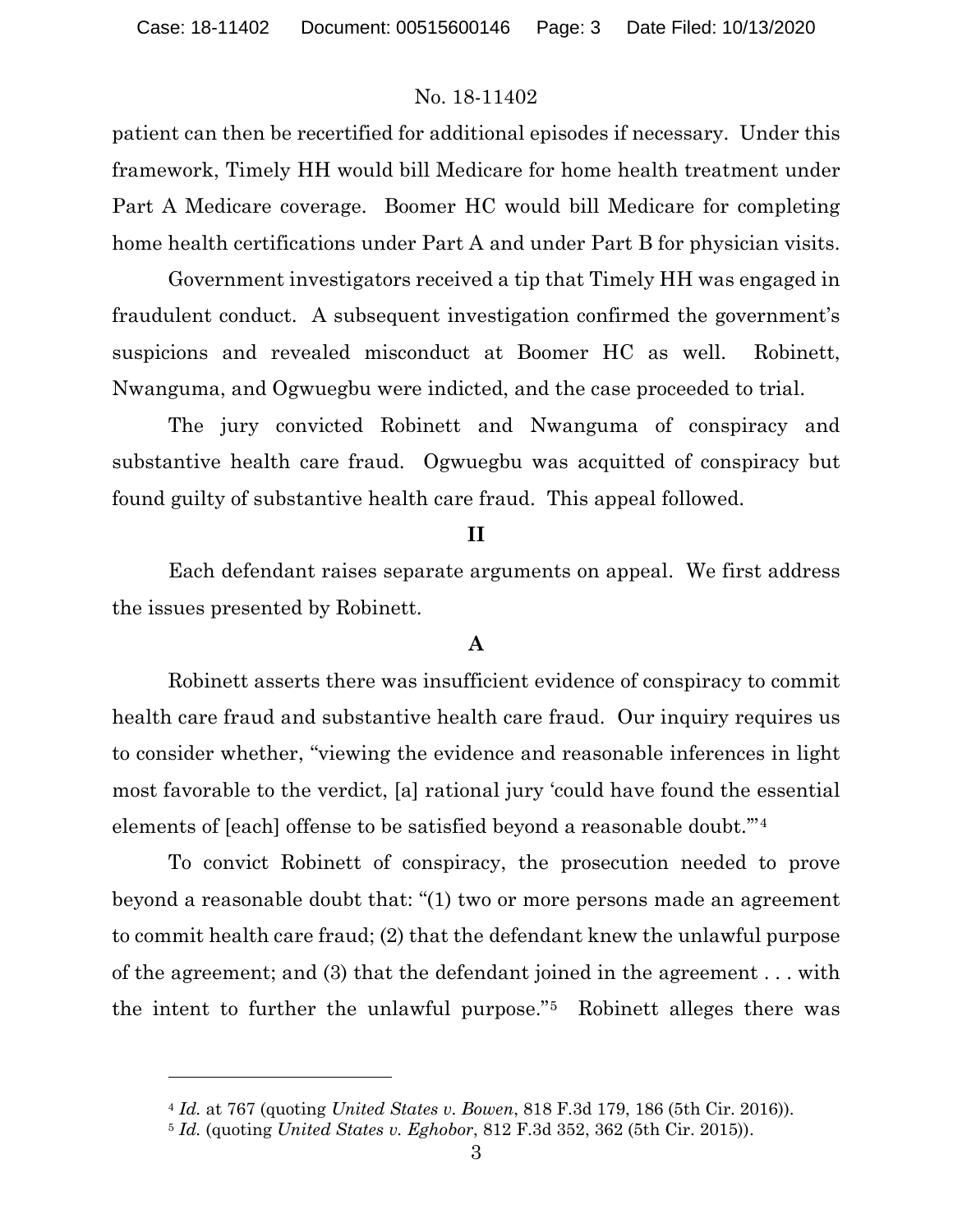insufficient evidence of an agreement to engage in fraud, and insufficient evidence he knew the unlawful purpose of the agreement.

In presenting its case against Robinett, the government relied heavily on the testimony of Shawn Chamberlain, a physician's assistant who owned a 49% interest in Boomer HC. Chamberlain could not own a majority interest in the company under Texas law because he was not a physician. He originally teamed with Dr. Olusola to operate Boomer HC. Olusola owned 51% of Boomer HC, and after Olusola left the company, Chamberlain recruited Robinett to become the 51% owner. Chamberlain filled out Boomer HC's Medicaid enrollment form in Robinett's name. The form included an assignment of benefits to Chamberlain. Robinett signed the form. Chamberlain paid Robinette in alternating amounts, \$2,000 every other month and \$1,500 in the other months. Chamberlain testified that he would meet with Robinett periodically to exchange Form 485s and telephone orders. Robinett would sign the documents and return them to Chamberlain. Chamberlain testified that Robinett knew he was signing fraudulent documents. Robinett and Chamberlain met once or twice a week in a parking lot where Chamberlain would give Robinett Form 485s to sign. Robinett never saw patients, he never saw their OASIS forms or health charts, and he never declined to sign a home health care certification. At one point, Robinett spent a month in rehabilitation for alcohol abuse. During that time, Chamberlain met Robinett outside the facility and handed him stacks of patient certifications to sign. Robinett did not have access to patients' charts during this time. Chamberlain testified that "[Robinett] knew it was a fraud. He knew what he was signing. He knew he wasn't reading it. And he knew that [Boomer HC] billed for it." This testimony establishes each element of a conspiracy to defraud Medicare to the requisite standard.

4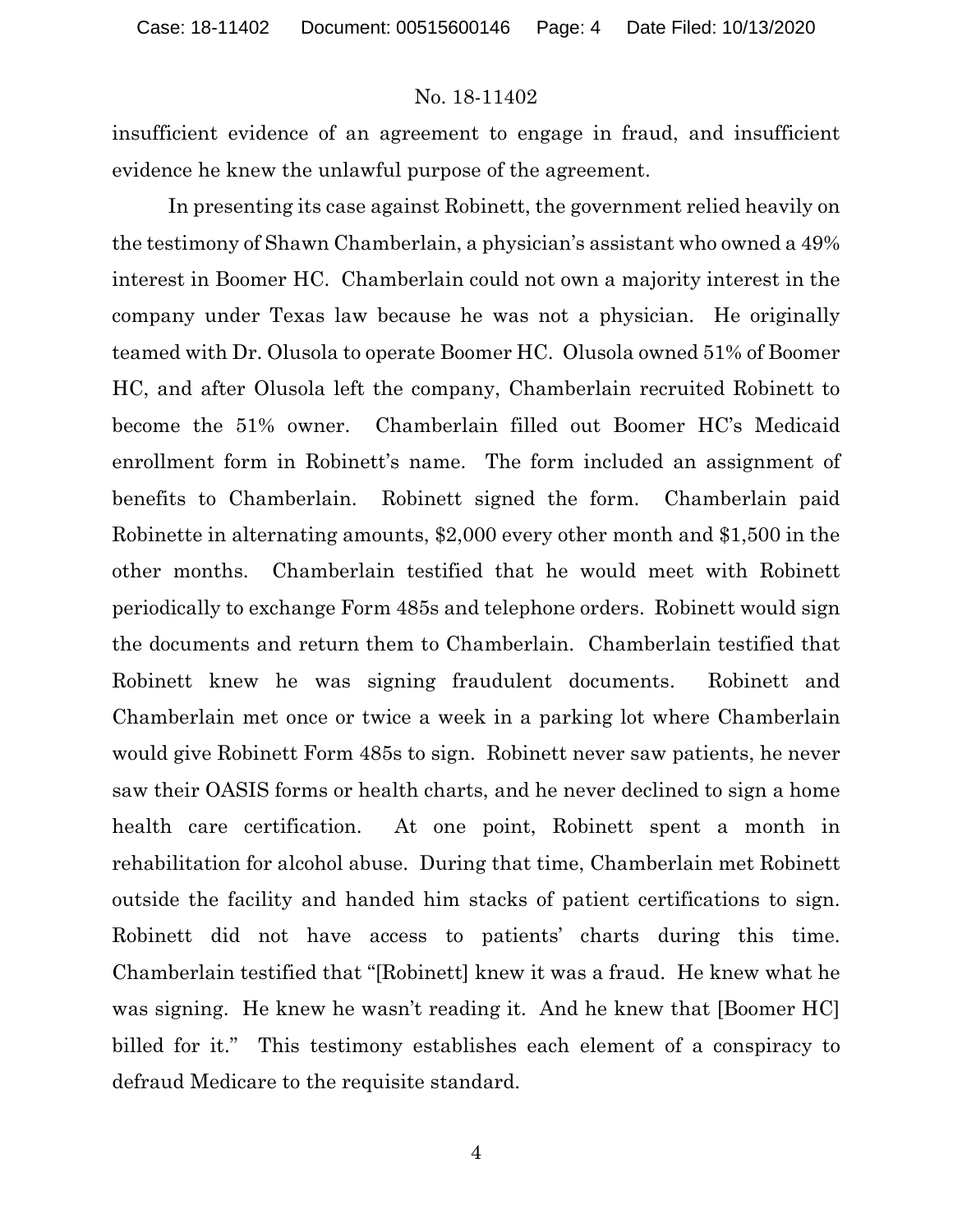Likewise, there was sufficient evidence to convict on Counts 4, 5, and 6, the substantive health care fraud charges concerning patients B.H., L.S., and S.S., respectively.[6](#page-4-0) Each substantive offense was the "foreseeable" outgrowth of having engaged in a conspiracy to defraud Medicare.[7](#page-4-1) Under the *Pinkerton* doctrine, "the jury was entitled to convict [him] on the substantive counts as well."[8](#page-4-2)

#### **B**

We next consider if the district court erred when it refused to sever Robinett's trial from the remaining co-defendants' pursuant to Rule 14 of the Federal Rules of Criminal Procedure. Rule 14 provides that "[i]f the joinder of offenses or defendants in an indictment, an information, or a consolidation for trial appears to prejudice a defendant or the government, the court may order separate trials of counts, sever the defendants' trials, or provide any other relief that justice requires."[9](#page-4-3) However, generally, "persons indicted together should be tried together, especially in conspiracy cases."[10](#page-4-4)

We review the denial of Robinett's Rule 14 motion "only for abuse of discretion."[11](#page-4-5) On appeal, Robinett argues severance was appropriate because of the significant risk of prejudicial spillover. He asserts his motion should have been granted because his temporal involvement in the conspiracy was comparatively narrower than the remaining defendants and because evidence

<span id="page-4-0"></span><sup>6</sup> *See id.* at 777 (noting that "[t]o prove health care fraud, in violation of 18 U.S.C. § 1347, the [g]overnment must show that the defendant knowingly and willfully executed 'a scheme or artifice—(1) to defraud any health care benefit program; or (2) to obtain, by means of false or fraudulent pretenses, representations, or promises,' any health care benefit program's money in connection with the delivery of or payment for health care services" (quoting 18 U.S.C. § 1347(a))).

<span id="page-4-1"></span><sup>7</sup> *United States v. Barson*, 845 F.3d 159, 165 (5th Cir. 2016).

<span id="page-4-2"></span><sup>8</sup> *Id.*

<span id="page-4-3"></span><sup>9</sup> FED. R. CRIM. P. 14(a).

<sup>10</sup> *United States v. Pofahl*, 990 F.2d 1456, 1483 (5th Cir. 1993).

<span id="page-4-5"></span><span id="page-4-4"></span><sup>11</sup> *Id.*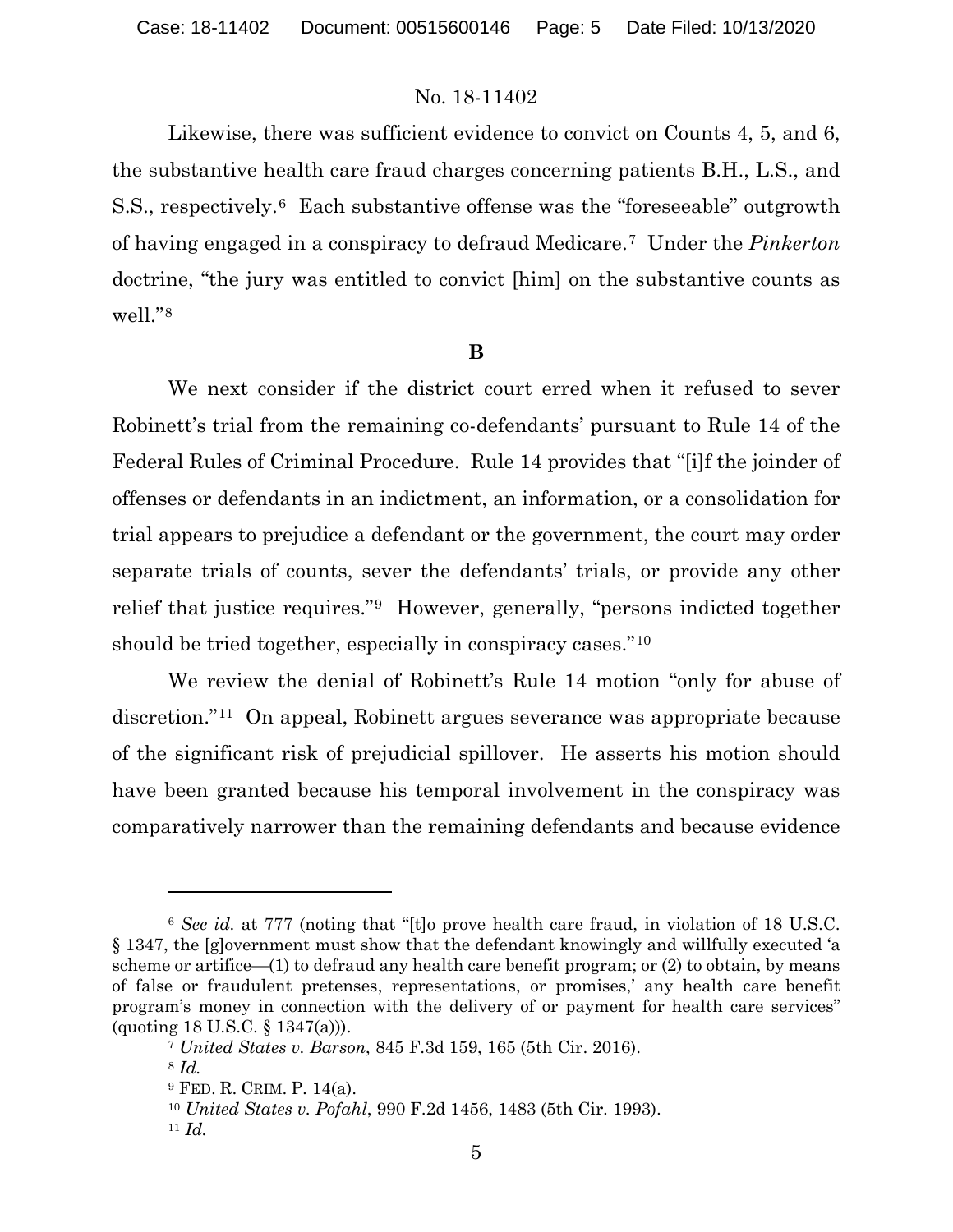that others falsified records was irrelevant to the central question in his case, namely whether he *knew* the records were false.

First, Robinett exaggerates the spillover risk here. He may have only participated in the final few years of the conspiracy. But that fact alone is insufficient to rebut the presumption of joint trials in conspiracy cases.[12](#page-5-0) The government also convincingly argues that evidence suggesting others falsified records would have been admissible were Robinett tried separately. Even if Robinett's trial turned on whether he *knew* the records were false, the government would still have had to prove that the records were falsified in order to prove that Robinett knew (or was deliberately ignorant) of their falsity. Likewise, the existence of facially falsified documents was probative of Robinett's knowledge and intent to defraud. Second, the judge's instruction that each count, and the evidence pertaining to it, should be considered separately was sufficient to alleviate the risk of unfair prejudice in this case.<sup>13</sup> The district court did not abuse its discretion by trying Robinett with his codefendants.[14](#page-5-2)

### **C**

Robinett contends the district court abused its discretion in giving a deliberate ignorance instruction to the jury.[15](#page-5-3) Robinett argues there was insufficient evidence that he "was subjectively aware of a high probability of the existence of the illegal conduct" or that he "purposely contrived to avoid learning of the illegal conduct," both of which are required for the trial court to

<sup>12</sup> *See id.*

<span id="page-5-3"></span><span id="page-5-2"></span><span id="page-5-1"></span><span id="page-5-0"></span><sup>13</sup> *See United States v. Whitfield*, 590 F.3d 325, 356 (5th Cir. 2009) (noting that this type of instruction is "generally sufficient to prevent the threat of prejudice resulting from unsevered trials" (internal quotation marks omitted) (quoting *United States v. Massey*, 827 F.2d 995, 1005 (5th Cir. 1987))).

<sup>14</sup> *See id.* at 355-56 (citing *United States v. Tarango*, 396 F.3d 666, 673 (5th Cir. 2005)).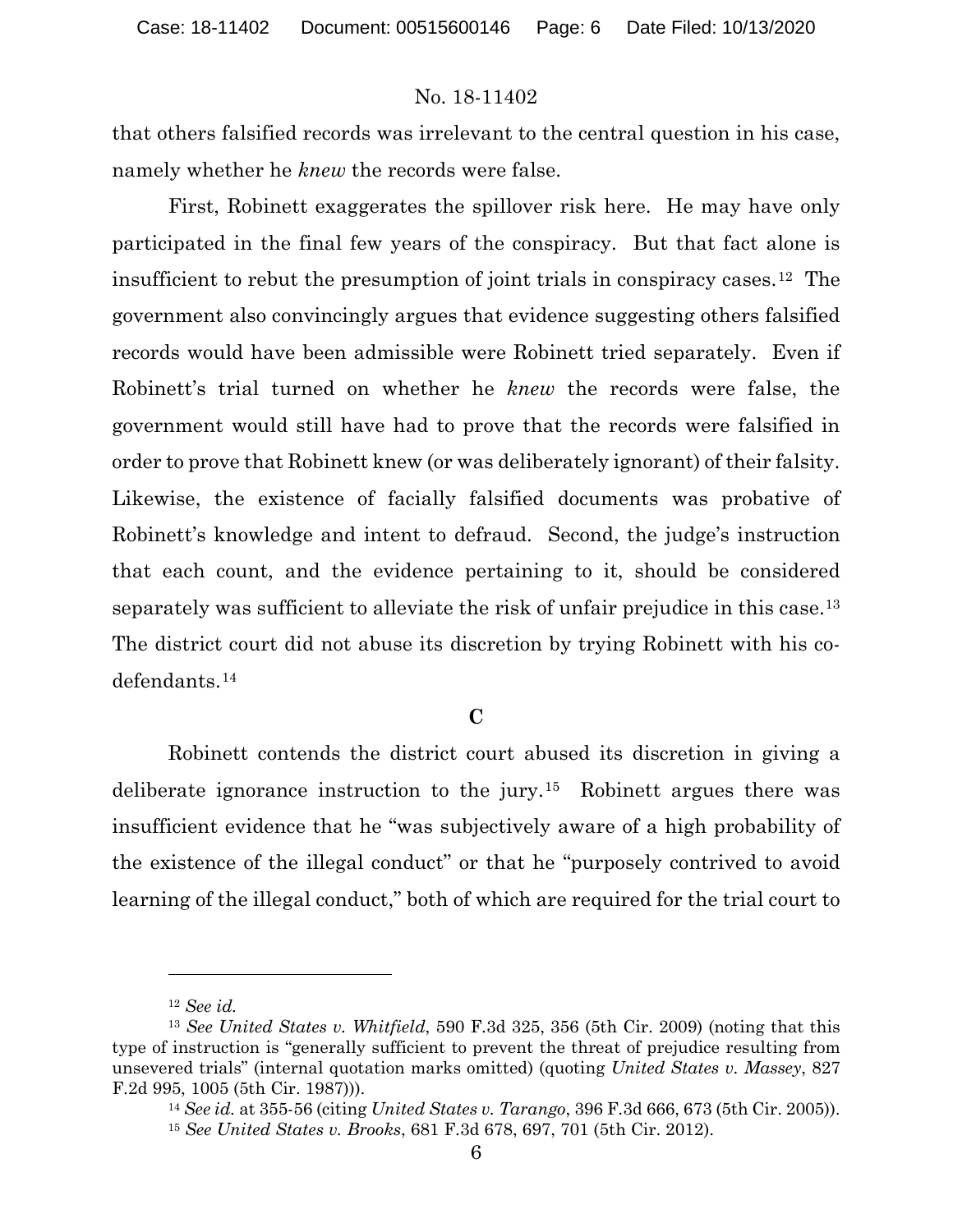issue the instruction.[16](#page-6-0)

The evidence demonstrated that Robinett was aware of fraud in the home health care industry but (1) failed to read home health certifications before signing them; (2) signed telephone orders appearing to originate with him but in fact originating with Timely HH; and (3) owned a controlling share in Boomer HC but did not have access to the entity's bank account and appeared unaware of how much Boomer HC billed Medicare. As one government witness stated, Robinett engaged in such conduct because it was "easy money." The finder of fact could rationally infer from this evidence that Robinett "was subjectively aware of a high probability of the existence of the illegal conduct" and that he "purposely contrived to avoid learning of the illegal conduct."[17](#page-6-1) Instructing the jury regarding deliberate ignorance was not error.

### **D**

Robinett was ordered to pay \$1,435,608.16 in restitution. He argues that the district court (1) erroneously double-counted certain Medicare billings, increasing the restitution amount by \$52,201.59; and (2) should not have relied on the presentence investigation report (PSR) to calculate the amount of restitution because the PSR did not identify the seventy-eight unique beneficiaries whose Medicare billings formed the basis of the restitution order.

Robinett's double-counting argument is based on a misreading of the PSR. The PSR contained a chart outlining the amount each health care agency billed Medicare, the amount each agency received from Medicare, and the number of unique beneficiaries impacted as a result of Robinett's conduct at each agency. The cumulative amount Medicare paid was \$1,435,608.16, the amount of restitution Robinett was ordered to pay. The total number of unique

<span id="page-6-1"></span><span id="page-6-0"></span><sup>16</sup> *Id.* at 701 (quoting *United States v. Lara–Velasquez*, 919 F.2d 946, 951 (5th Cir. 1990)).

<sup>17</sup> *Id.* (quoting *Lara–Velasquez*, 919 F.2d at 951).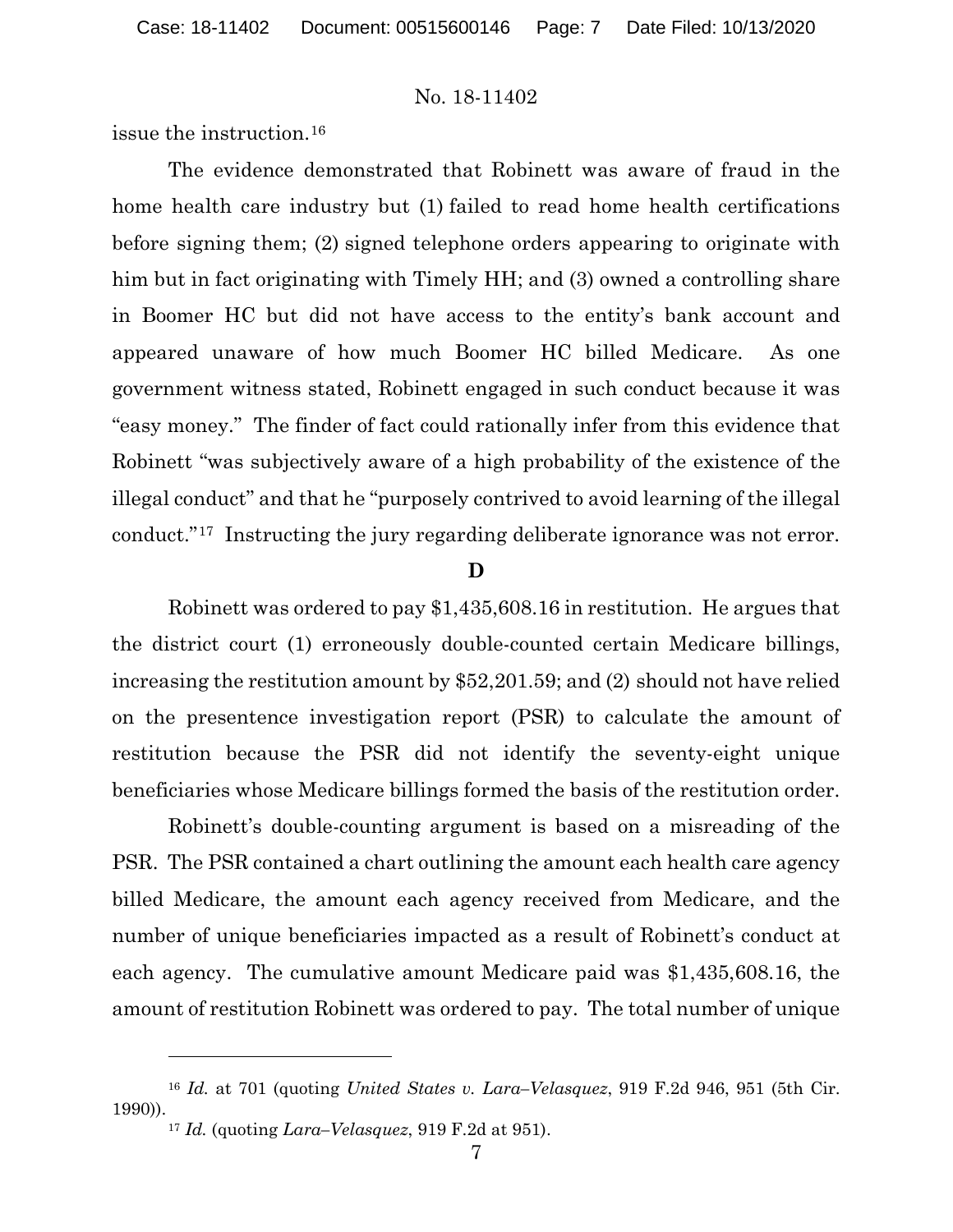beneficiaries at each of the relevant agencies was seventy-eight. The PSR noted that "to avoid double-counting,"the unique beneficiaries associated with Boomer HC's billings were not included in the overall unique-beneficiaries total because these patients were already accounted for in Timely HH's corresponding entry. The chart did include an entry of \$52,201.59 for the amount Medicare paid Boomer HC. That amount, when added to the amounts Medicare paid to the remaining agencies, results in a restitution amount of \$1,435,608.16.

On appeal, Robinett argues that if Boomer HC's beneficiaries could not be counted, neither could the amount Medicare paid out for those beneficiaries. But he is mistaken. The two corresponding entries in the PSR outlining the total number of unique beneficiaries impacted by the fraud and the total amount Medicare paid out to each agency inform different sentencing factors. The unique-beneficiaries entry informs the number of victims, which can result in a sentencing enhancement under the Sentencing Guidelines.[18](#page-7-0) Doublecounting *unique* beneficiaries would constitute error, which is why the PSR in this case refused to count Boomer HC's beneficiaries at all. In contrast, because Medicare paid each company based on that company's billings, the PSR correctly concluded that it could count Boomer HC's billings even if some of its patients overlapped with Timely HH's. If one patient is treated by two different agencies and both agencies bill Medicare, the government would pay both claims. Thus, the district court did not erroneously double count certain Medicare payments when determining Robinett's restitution amount.

Robinett's second argument—that the court erred in relying on the PSR because the PSR did not identify which billings belonged to each of the seventyeight unique beneficiaries—is also unavailing. He argues that the PSR is

<span id="page-7-0"></span><sup>18</sup> *See United States v. Barson*, 845 F.3d 159, 167 (5th Cir. 2016).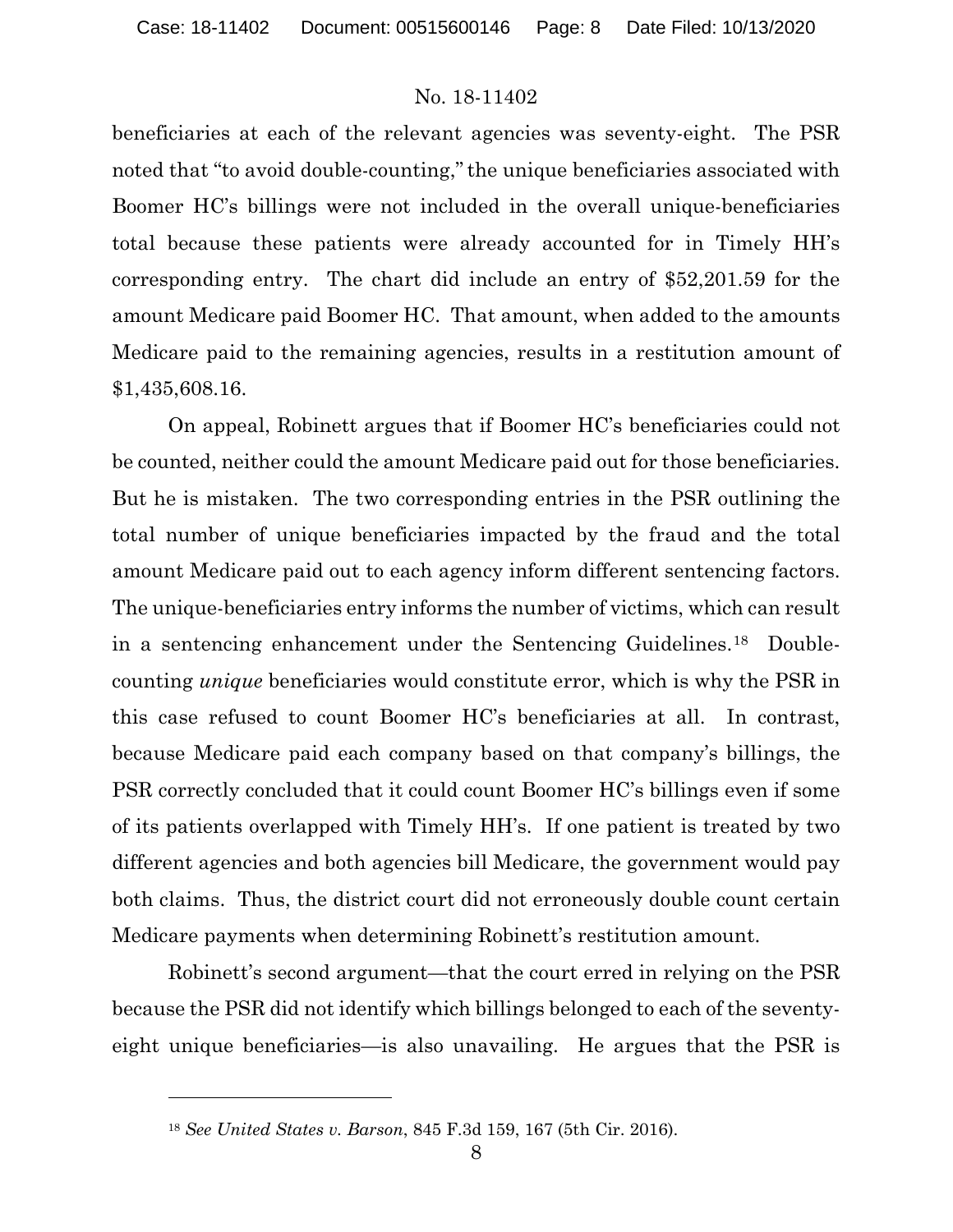entirely conclusory and insufficient to support the restitution order. But the fact that the PSR did not identify individual beneficiaries or set forth the restitution amount per beneficiary does not render the document conclusory. The PSR more than adequately justified the restitution amount. It (1) limited the billings to those Robinett himself certified; (2) limited the billings to germane periods at each agency; and (3) set forth the amounts billed by and paid to each agency. The district court was entitled to rely on the PSR's calculations.[19](#page-8-0)

#### **III**

### **A**

Nwanguma alleges there was insufficient evidence to convict him of conspiracy to commit health care fraud and substantive health care fraud. The record reflects otherwise.

Nwanguma, a vocational nurse, recruited patients for Timely HH and was paid from \$350 to \$500 for each patient. He knew some were not homebound. For example, H.L. walked two miles each day and cooked his own meals. W.L cleaned the house, mowed the lawn, and cooked his meals. Nwanguma falsified notes. He knew that he was not providing skilled nursing to his patients, testifying that he checked only their weight and temperature, and that he watched television the rest of the time. He knew that Timely HH was billing Medicare for services that he did not provide. He admitted that he spent only about fifteen minutes with each patient but that Okoroji told him to say he spent forty-five minutes with them in order to bill Medicare more. Nwanguma acknowledged receiving a pay raise from his employer in exchange

<span id="page-8-0"></span><sup>19</sup> *See United States v. Nava*, 624 F.3d 226, 231 (5th Cir. 2010) (noting that "[a] presentence report 'generally bears sufficient indicia of reliability to be considered as evidence by the sentencing judge in making factual determinations'" (quoting *United States v. Trujillo*, 502 F.3d 353, 357 (5th Cir. 2007))).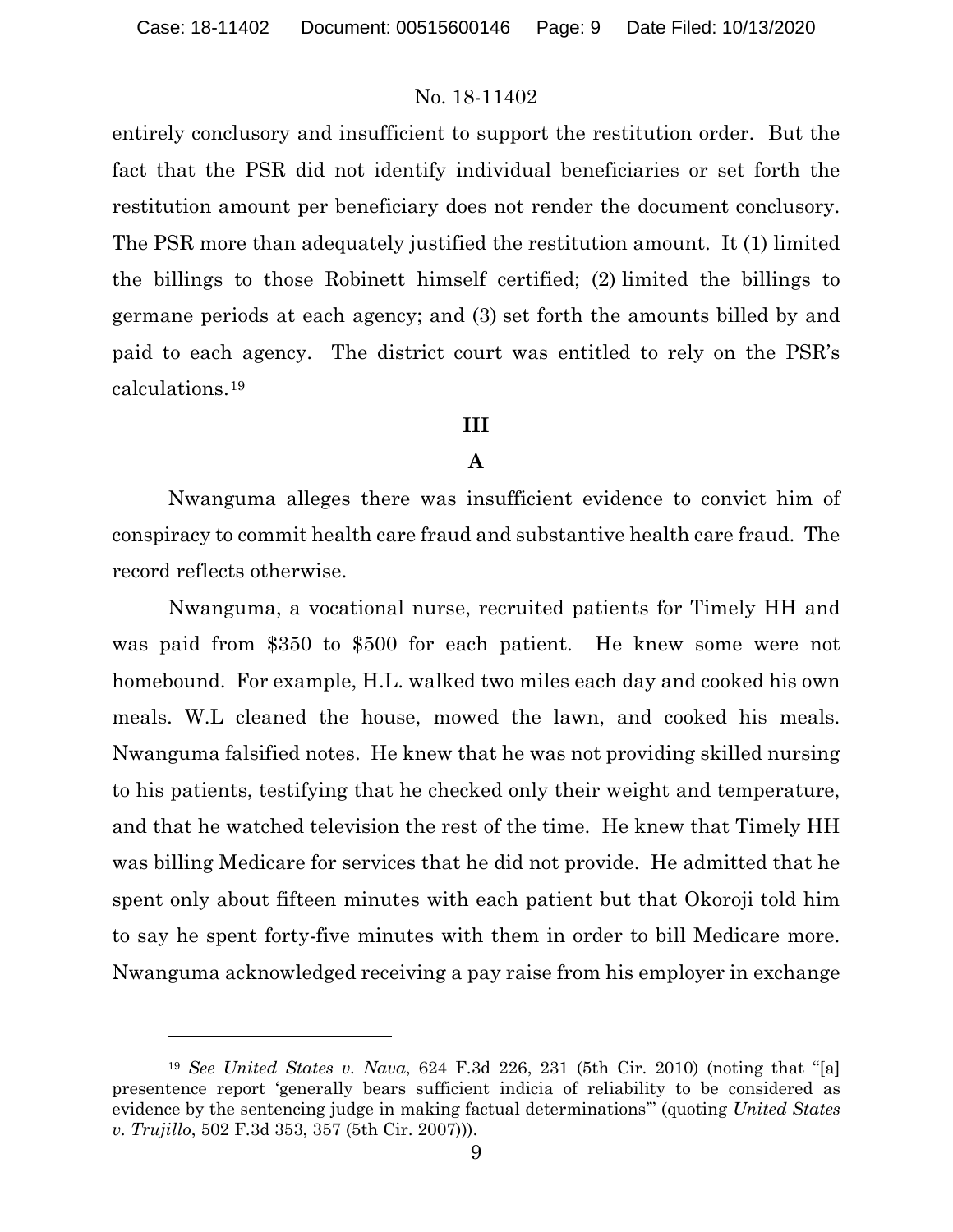for doing "whatever [Okoroji] told him to do." There was considerable evidence supporting the jury's finding that Nwanguma entered into an agreement to defraud Medicare. Under the *Pinkerton* doctrine, the jury was likewise justified in convicting Nwanguma of each substantive offense.[20](#page-9-0)

#### **B**

Nwanguma asserts that the district court should have granted him a new trial because of the admission of testimonial statements without crossexamination.[21](#page-9-1) During Nwanguma's trial, Nwanguma's counsel stipulated to the admissibility of several exhibits, including Claudio's and Okoroji's factual resumes. Both resumes identified Nwanguma as a fellow co-conspirator. Okoroji's factual resume also noted that "Ewah and others paid recruiters, including [Nwanguma,] to recruit beneficiaries for home health services regardless of whether the beneficiaries needed home health care." Neither witness testified. After presenting its case, the government sought to withdraw Okoroji's factual resume from evidence, but Nwanguma's counsel objected. The court allowed the exhibits to remain in evidence. The government did not seek to withdraw Claudio's factual resume. Nwanguma relied on both documents during closing arguments.

On appeal, Nwanguma argues the admission of both factual resumes constituted error. Turning first to the admission of Okoroji's factual resume, Nwanguma waived his right to confront Okoroji. As articulated in *United States v. Olano*, "waiver is the 'intentional relinquishment or abandonment of a known right.'"[22](#page-9-2) Here, the exhibit, which had yet to be published to the jury

<span id="page-9-2"></span><span id="page-9-1"></span><span id="page-9-0"></span><sup>20</sup> *Barson*, 845 F.3d at 165. 21 *See Crawford v. Washington*, 541 U.S. 36, 68 (2004) (noting that "[w]here testimonial evidence is at issue, . . . the Sixth Amendment demands [either crossexamination or] what the common law required: unavailability and a prior opportunity for cross-examination").

<sup>22</sup> 507 U.S. 725, 733 (1993) (quoting *Johnson v. Zerbst*, 304 U.S. 458, 464 (1938)).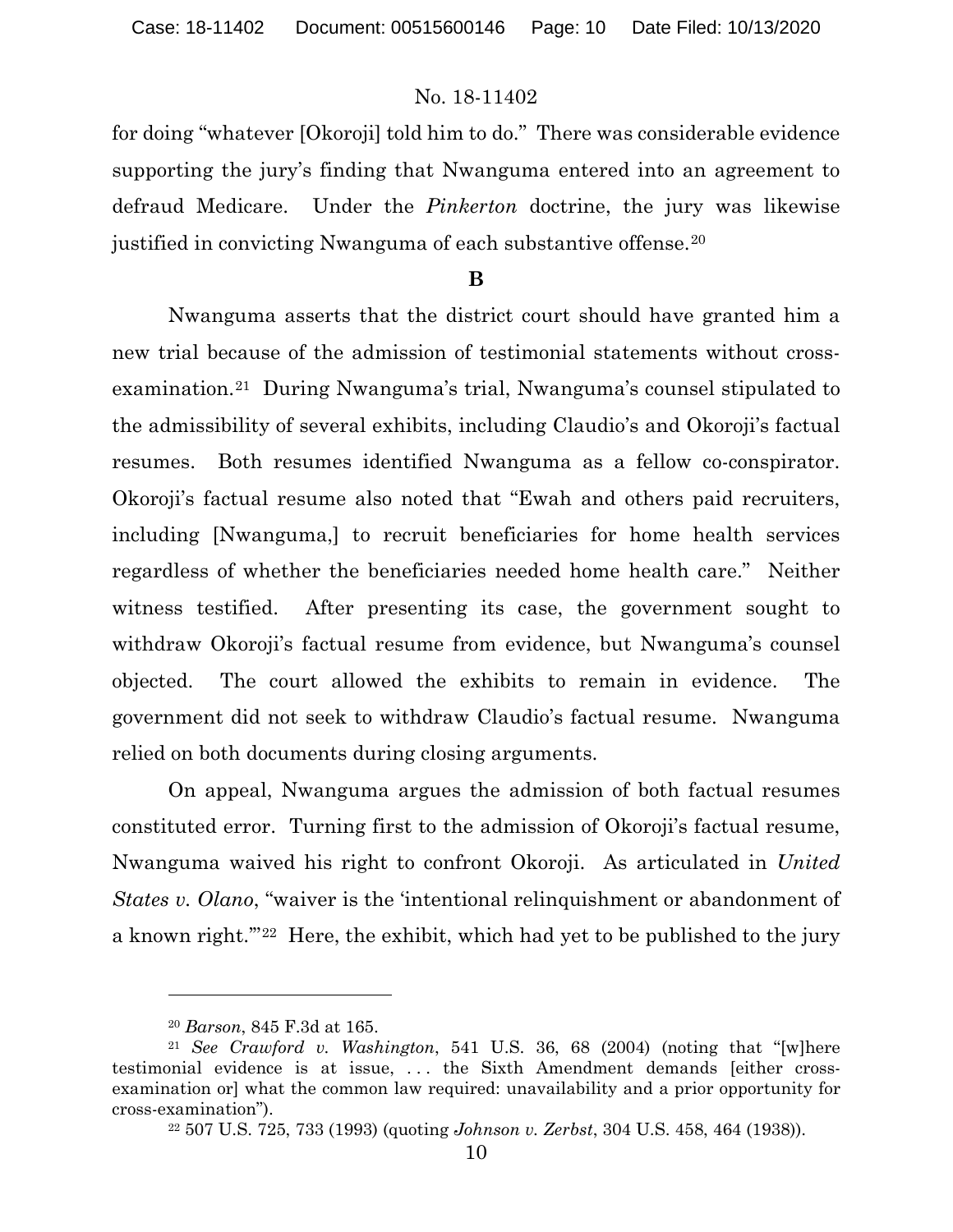prior to the government's request to withdraw it from evidence, made its way to the jury because Nwanguma objected to its withdrawal. At that point, Okoroji's factual resume became, for all intents and purposes, a defense exhibit. Nwanguma cannot now complain about the admission of this evidence when he argued at trial that this evidence should be admitted.<sup>[23](#page-10-0)</sup>

Nor did the admission of Claudio's factual resume constitute error. Nwanguma concedes that he did not object to the alleged constitutional violation at trial. His contentions are subject to plain error review on appeal[.24](#page-10-1) Under that standard, Nwanguma must show a plain error affecting his substantial rights and seriously affecting the fairness, integrity, or public reputation of judicial proceedings.[25](#page-10-2) The incriminating language in Claudio's factual resume parallels that which was found in both Ewah's and Okoroji's factual resumes. Because both Ewah's and Okoroji's factual resumes were properly admitted into evidence, the most that can be said about Claudio's factual resume is that it reinforced the other two exhibits. As a result, the admission of Claudio's factual resume did not constitute the requisite plain error, did not affect Nwanguma's substantial rights, and did not "seriously affect[] the fairness, integrity or public reputation of judicial proceedings."[26](#page-10-3)

**C**

For the first time on appeal, Nwanguma contends he received ineffective assistance of counsel "when counsel agreed to the admission of Claudio's,

<span id="page-10-0"></span><sup>23</sup> *See United States v. Musquiz*, 45 F.3d 927, 931 (5th Cir. 1995) (noting that "[w]aived errors are entirely unreviewable"); *see also United States v. Reveles*, 190 F.3d 678, 683 (5th Cir. 1999) (noting that "[w]hen a defendant has waived a right, the district court cannot be said to have erred by failing to override the intentions of the defendant's counsel by asserting the right *sua sponte*"), *abrogated on other grounds by United States v. Vargas–Ocampo*, 747 F.3d 299 (5th Cir. 2014) (en banc).

<span id="page-10-3"></span><span id="page-10-2"></span><span id="page-10-1"></span><sup>24</sup> *United States v. Dickerson*, 909 F.3d 118, 126 (5th Cir. 2018) (citing *United States v. Medina–Anicacio*, 325 F.3d 638, 643 (5th Cir. 2003)).

<sup>25</sup> *See id.*

<sup>26</sup> *Id.* (citing *United States v. Garza*, 429 F.3d 165, 169 (5th Cir. 2005)).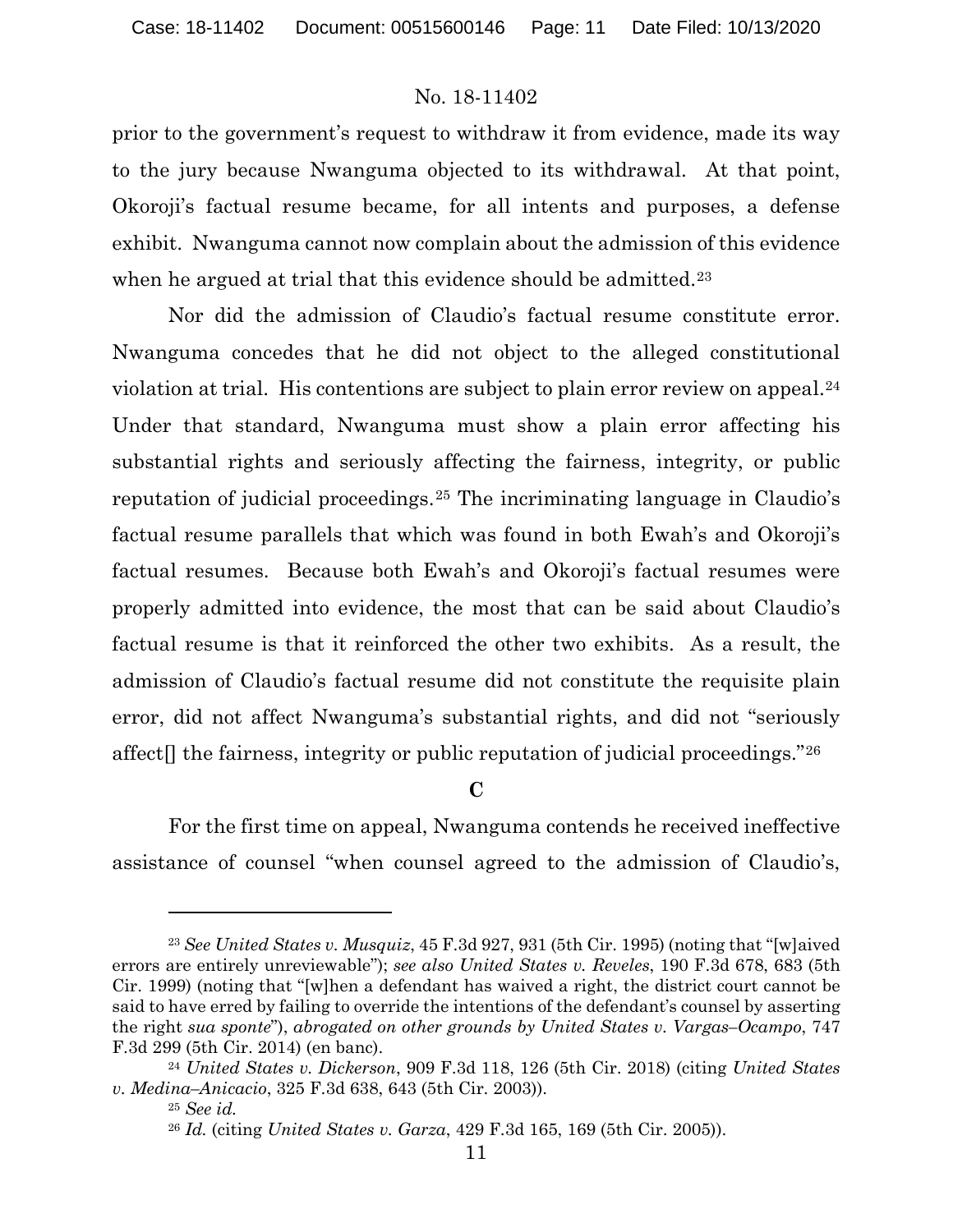Ewah's, and Okoroji's factual resumes and the information against Chamberlain without requesting that each document be redacted to omit Nwanguma's name. But as Nwanguma acknowledges, courts of appeals will rarely consider ineffective assistance of counsel claims on direct appeal if the claim was not "adequately raised in the district court."[27](#page-11-0) We agree with the government that the record is insufficiently developed to address Nwanguma's claims. The record does not reflect what alternative strategies were available to counsel, nor has counsel had the opportunity to explain her motivation for her decision.<sup>28</sup> We therefore decline to review Nwanguma's ineffective assistance claim on direct appeal.

## **D**

Nwanguma contends the district court procedurally erred during sentencing when it applied a two-level enhancement for abuse of a position of trust pursuant to section 3B1.3 of the U.S. Sentencing Guidelines Manual (2016).[29](#page-11-2) That section states that it applies "[i]f the defendant abused a position of public or private trust, or used a special skill, in a manner that significantly facilitated the commission or concealment of the offense."[30](#page-11-3) A position of private trust "refers to a position . . . characterized by professional or managerial discretion (*i.e.*, substantial discretionary judgment that is ordinarily given considerable deference)."[31](#page-11-4) As outlined in the Guidelines' commentary, "[p]ersons holding such positions ordinarily are subject to significantly less supervision than employees whose responsibilities are

<sup>27</sup> *United States v. Rivas*, 157 F.3d 364, 369 (5th Cir. 1998).

<sup>28</sup> *See United States v. Garcia*, 567 F.3d 721, 729 (5th Cir. 2009).

<span id="page-11-4"></span><span id="page-11-3"></span><span id="page-11-2"></span><span id="page-11-1"></span><span id="page-11-0"></span><sup>29</sup> *See* U.S. SENTENCING GUIDELINES MANUAL § 3B1.3 (U.S. SENTENCING COMM'N 2016).

<sup>30</sup> *Id.*

<sup>31</sup> *Id.* cmt. n.1.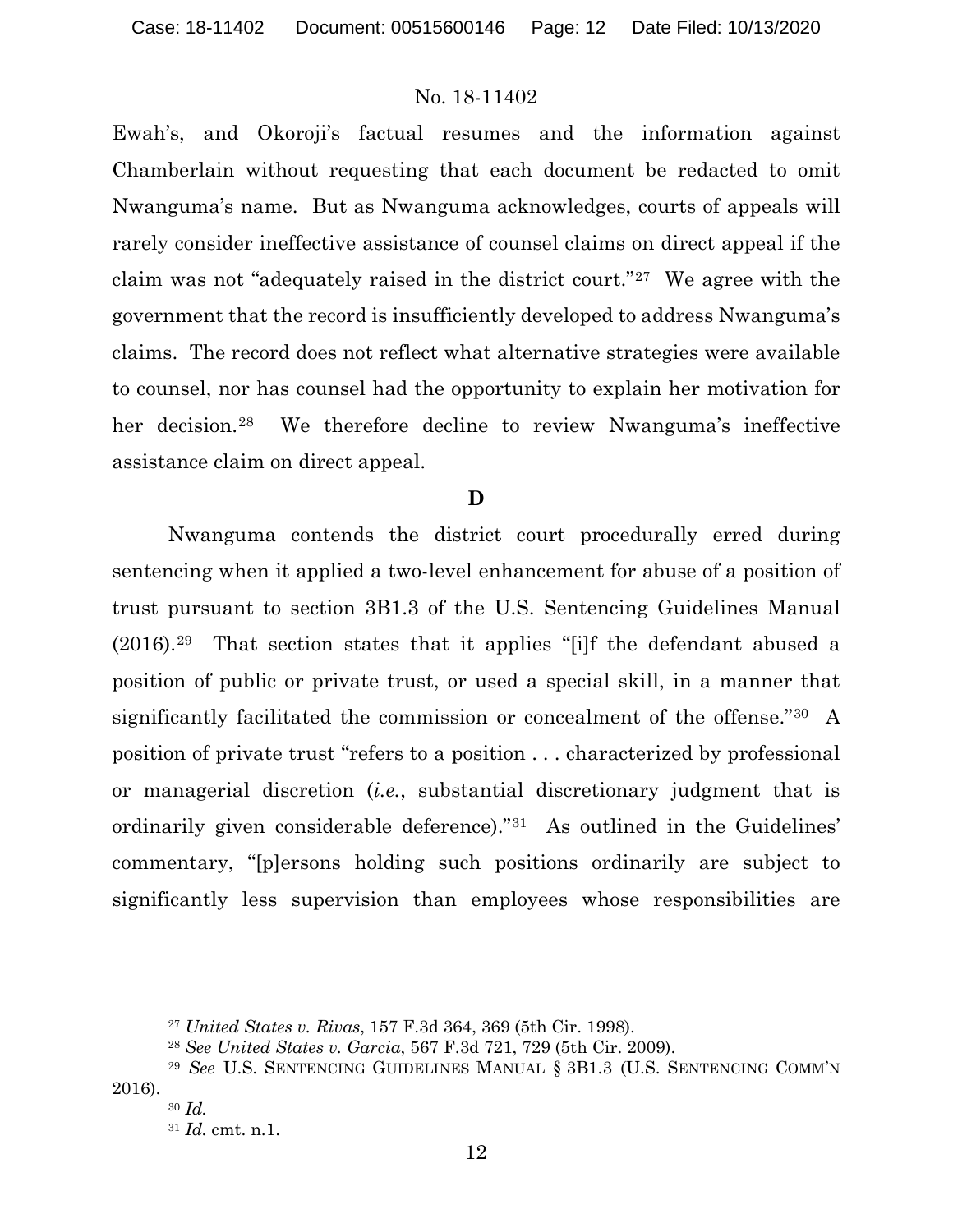primarily non-discretionary in nature."[32](#page-12-0)

On appeal, Nwanguma relies on the two-part test articulated in *United States v. Ollison* to argue that (1) he neither held a position of trust nor (2) "used that position to facilitate or conceal" health care fraud.[33](#page-12-1) Whether this enhancement applies "is a sophisticated factual determination reviewed under the clearly erroneous standard."[34](#page-12-2) As the government notes, Nwanguma (1) visited with patients, (2) was responsible for reporting back to his supervisors if a patient no longer required home health services, and (3) was required to document his visits with patients. Nwanguma abused his largely autonomous position when he (i) falsified nursing notes, (ii) failed to provide skilled nursing services to his patients, and (iii) regularly met with patients who did not qualify for home health care. The district court's conclusion that the enhancement applies in this case is not clearly erroneous.[35](#page-12-3)

### **E**

Nwanguma argues the district court erred when it ordered that restitution payments begin immediately. He cites *United States v. Bolton* and *United States v. Westbrooks*, which held that, for Title 26 offenses, restitution is only permissible as a condition of supervised release, not as part of the defendant's sentence.[36](#page-12-4) But as the government notes, Nwanguma was convicted of offenses outlined in Title 18. His restitution order, unlike the defendants' in *Bolton* and *Westbrooks*, was made pursuant to the Mandatory

<sup>32</sup> *Id.*

<span id="page-12-2"></span><span id="page-12-1"></span><span id="page-12-0"></span><sup>33</sup> *United States v. Ollison*, 555 F.3d 152, 165 (5th Cir. 2009) (quoting *United States v. Reccko*, 151 F.3d 29, 31 (1st Cir. 1998)).

<sup>34</sup> *Id.* at 164 (quoting *United States v. Fisher*, 7 F.3d 69, 70-71 (5th Cir. 1993)).

<sup>35</sup> *See United States v. Miller*, 607 F.3d 144, 148 (5th Cir. 2010).

<span id="page-12-4"></span><span id="page-12-3"></span><sup>36</sup> *United States v. Bolton*, 908 F.3d 75, 98 (5th Cir. 2018); *United States v. Westbrooks*, 858 F.3d 317, 328-29 (5th Cir. 2017), *cert. granted, judgment vacated on other grounds*, 138 S. Ct. 1323 (2018).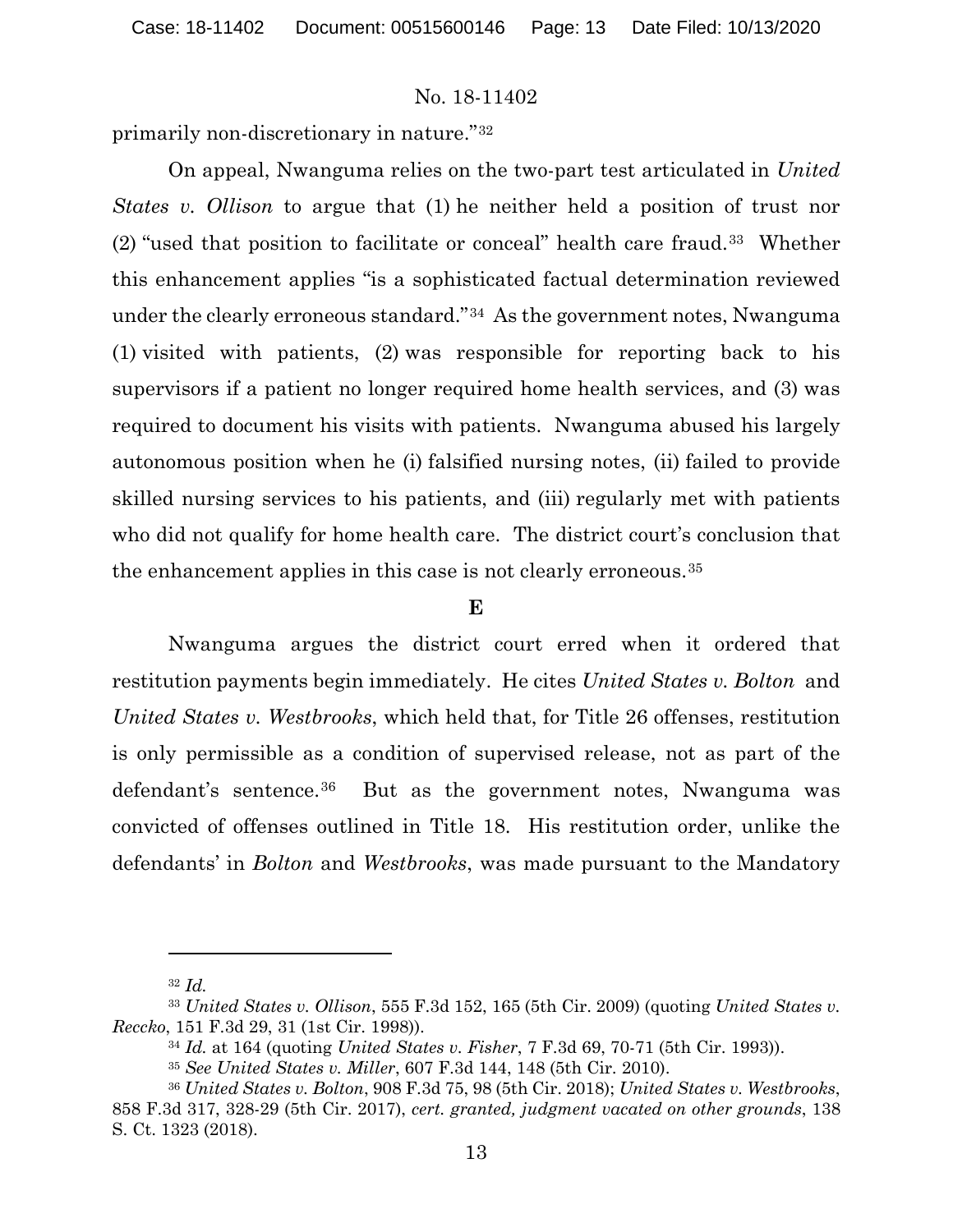Victims Restitution Act of 1996 (MVRA).[37](#page-13-0) Nwanguma's reliance on *Westbrooks* is therefore misplaced. Moreover, pursuant to 18 U.S.C. § 3572(d)(1), "[a] person sentenced to pay a fine or other monetary penalty, including restitution, shall make such payment *immediately*, unless, in the interest of justice, the court provides for payment on a date certain or in installments."[38](#page-13-1) The district court did not err when it ordered Nwanguma to begin making restitution payments immediately.

### **F**

Nwanguma raises two arguments in support of his position that the district court did not adequately explain its loss calculation for sentencing and restitution purposes. The first concerns the district court's application of an \$80 credit during sentencing. Nearing the end of sentencing, the district court stated the following: "And just because of the credit amount, I overstated the [loss] amount. It's to be \$3,120,909.46. I said 989." For the first time on appeal, Nwanguma argues that the district court erred insofar as it did not explain the origin of this "credit amount" and why the "credit amount" was only \$80.

In response, the government attempts to explain away the \$80 credit. The government acknowledged in its response to the PSR that Nwanguma "was entitled to 'a credit for legitimate heath care services' provided to B.H. from May 2008 through November 2008." The government therefore argued for a \$5,586.62 credit. The government's sentencing exhibits, however, noted that Nwanguma was actually entitled only to a \$5,506.62 credit, \$80 less than the government's original calculation. The government opines that "[t]he

<sup>37</sup> *See* 18 U.S.C. § 3663A.

<span id="page-13-1"></span><span id="page-13-0"></span><sup>38</sup> 18 U.S.C. § 3572(d)(1) (emphasis added); *see also United States v. Wykoff*, 839 F.3d 581, 582 (7th Cir. 2016) (noting that "[if a defendant's] restitution debt exceeds [his or her] wealth, then the [MVRA] demands that this wealth be handed over immediately" (quoting *United States v. Sawyer*, 521 F.3d 792, 795 (7th Cir. 2008))).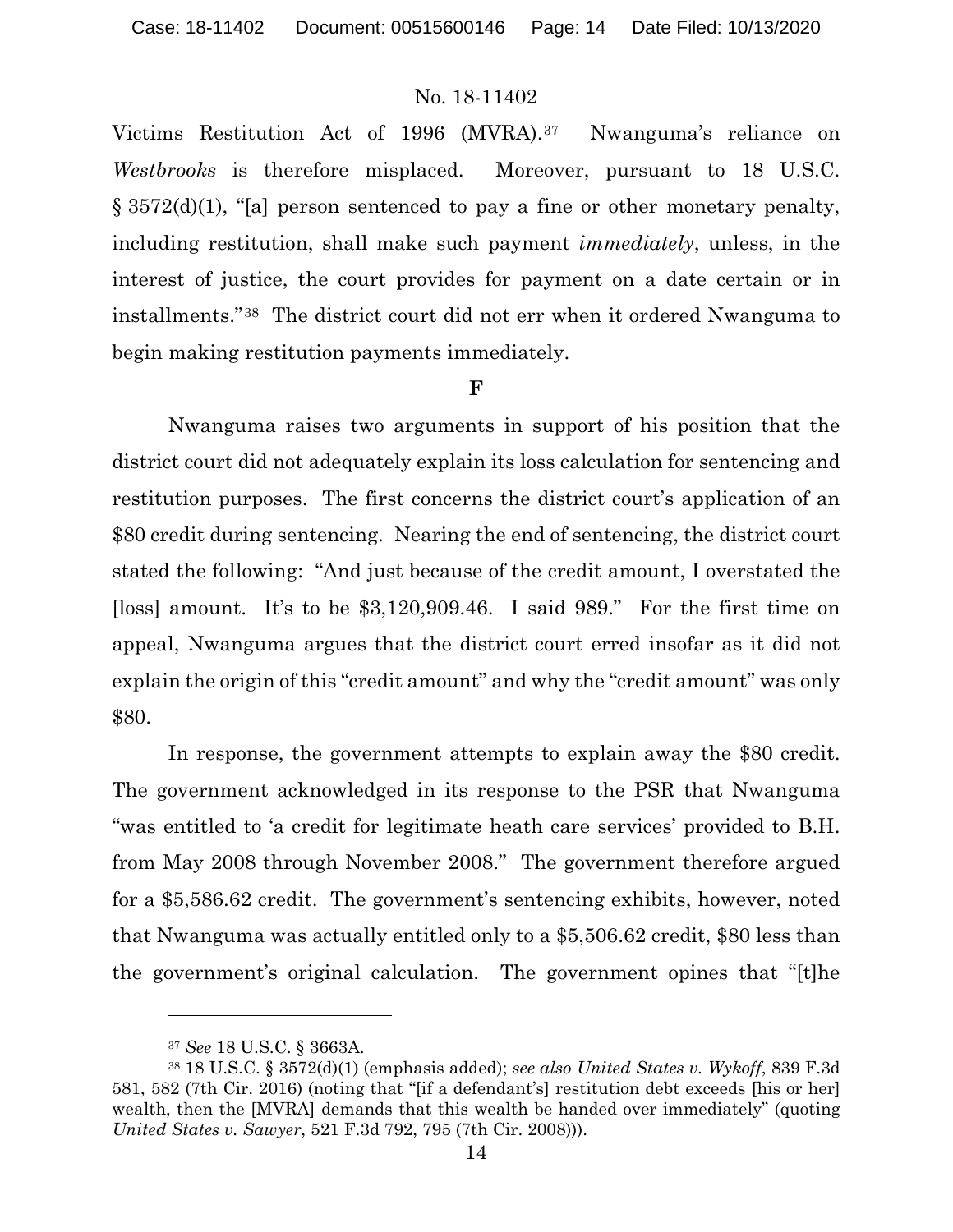district court appears to have corrected the loss amount in the wrong direction. Instead of adding \$80 to the \$3,120,989.46 recommended by the PSR, the district court subtracted \$80 to obtain a loss of \$3,120,909.46." The discrepancy, the government notes, did not affect Nwanguma's Guidelines calculation. Nor has he identified any other credit that he should have but did not receive. Thus, Nwanguma cannot establish the requisite plain error that affects his substantial rights.

We decline to vacate and remand Nwanguma's sentence or restitution order based on his arguments concerning the \$80 credit. Though the reasons behind the district court's decision to apply an \$80 credit are not entirely clear from the record, the government presents a cogent argument as to the origins of the credit. The \$80 credit is also in Nwanguma's favor, and he does not point out what, if any, additional credits he is entitled to but did not receive. The presence of the \$80 credit does not undermine the district court's ultimate decision to impose \$3,120,909.46 in restitution.

Second, Nwanguma argues the district court erred in failing to explain why the loss calculation for sentencing purposes was identical to the restitution order. He relies on *United States v. Singletary*, an Eleventh Circuit case.[39](#page-14-0) As aptly stated in *Singletary*, "[t]he amount of restitution is not necessarily identical to the amount of loss calculated under the Guidelines."[40](#page-14-1) That is because "[r]estitution under the MVRA is based on the loss the victim actually suffered; whereas the amount of loss under [section] 2B1.1(b)(1) of the Guidelines is determined using 'the greater of actual loss or intended loss.'"[41](#page-14-2) According to Nwanguma, neither the district court nor the PSR adequately

<sup>39</sup> *See* 649 F.3d 1212 (11th Cir. 2011).

<sup>40</sup> *Id.* at 1220 (citing *United States v. Huff*, 609 F.3d 1240, 1247 (11th Cir. 2010)).

<span id="page-14-2"></span><span id="page-14-1"></span><span id="page-14-0"></span><sup>&</sup>lt;sup>41</sup> *Id.* (quoting U.S. SENTENCING GUIDELINES MANUAL § 2B1.1 cmt. n.3(A) (U.S. SENTENCING COMM'N 2008)).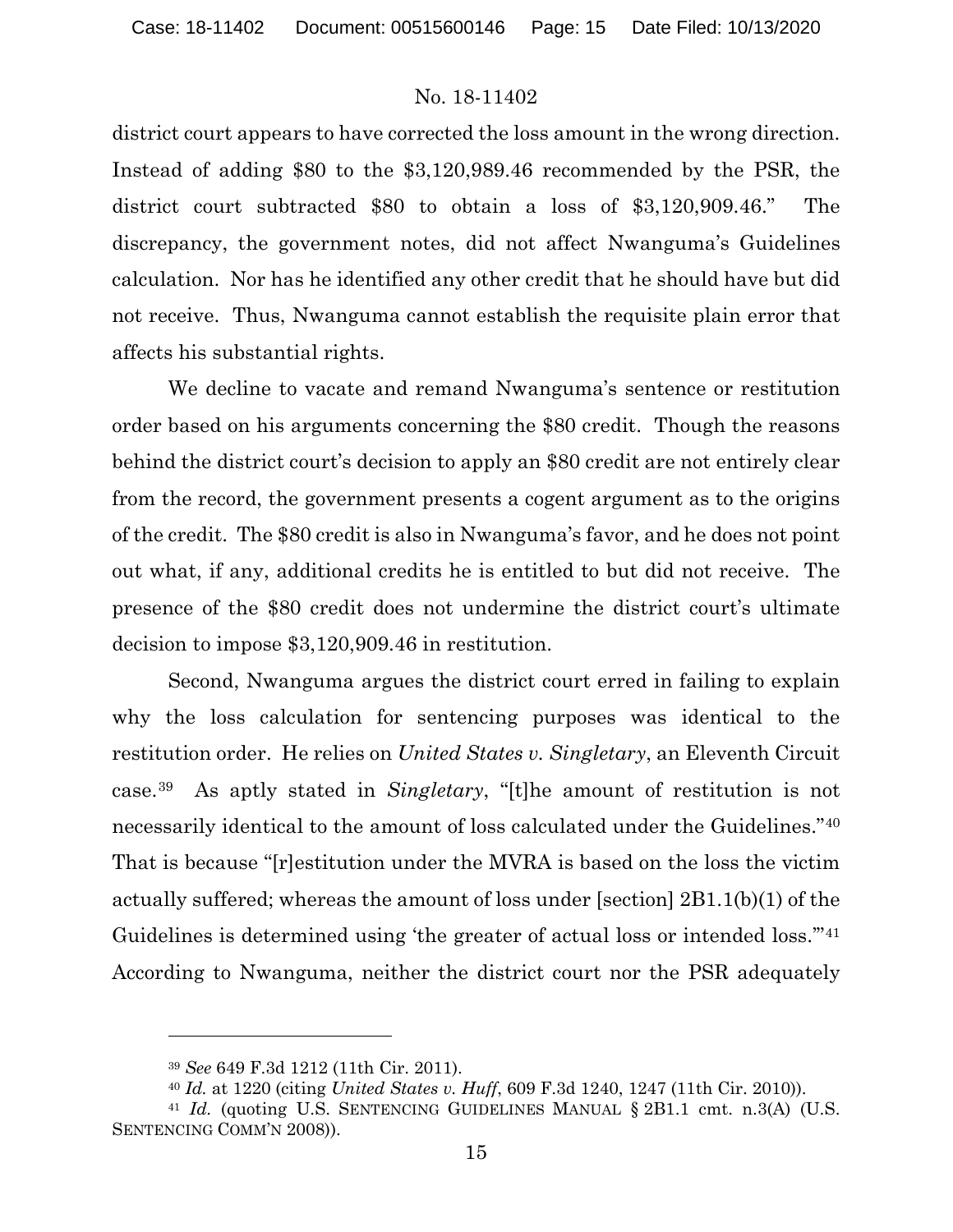explained why loss for sentencing purposes equaled loss for restitution purposes. But the record makes clear why the calculations were identical. The PSR addendum, which was adopted by the district court, noted that "*actual loss* for restitution and [G]uideline computation purposes [is] \$3,120,989.46." Accordingly, contrary to Nwanguma's contentions, the district court adequately explained why loss for both restitution and Guidelines purposes was equivalent.<sup>[42](#page-15-0)</sup>

### **G**

At the sentencing hearing, the district court orally pronounced that Nwanguma was required to pay restitution jointly and severally with his codefendants, including Chamberlain. Nwanguma argues the district court's written judgment must be amended because it did not identify Chamberlain by name as jointly and severally liable for the restitution amount. The government agrees, noting that Nwanguma's written restitution order should be remanded for the limited purpose of including Chamberlain as a jointly liable defendant. We therefore vacate and remand the district court's restitution order for appropriate modification.<sup>[43](#page-15-1)</sup>

## **H**

Nwanguma contends that the district court erred in requiring, as a condition of supervised release, the payment of all outstanding restitution amounts sixty days prior to the termination of supervised release. The PSR does not include this discretionary supervised–release condition. The district

<span id="page-15-0"></span><sup>42</sup> *See United States v. Sherbak*, 950 F.2d 1095, 1099 (5th Cir. 1992) (noting that FED. R. CRIM. P. 32 "does not require a catechismic regurgitation of each fact determined and each fact rejected when they are determinable from a PSR that the court has adopted by reference").

<span id="page-15-1"></span><sup>43</sup> *See United States v. Rivas–Estrada*, 906 F.3d 346, 350-51 (5th Cir. 2018) (noting that "if a written judgment clashes with the oral pronouncement, the oral pronouncement controls").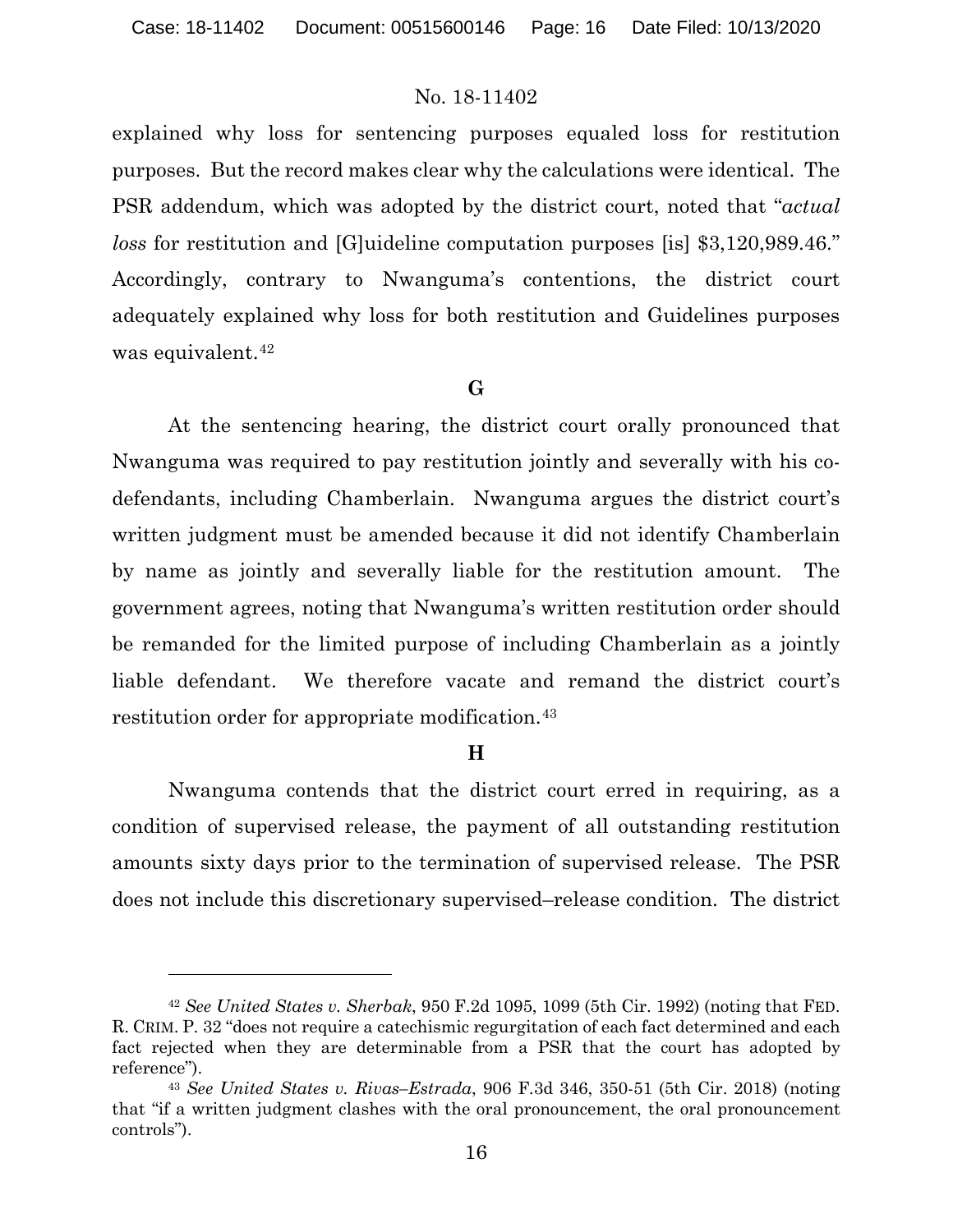court noted during oral sentencing that Nwanguma was required to comply with "mandatory and special conditions" on supervised release. The court then outlined several of those conditions but did not mention the condition at issue. The condition was included in the court's written "Order Setting Additional Terms of Supervised Release," which Nwanguma signed on the day of sentencing. However, the record does not affirmatively reflect that Nwanguma had that document before or during sentencing. The condition at issue was included in the district court's written judgment. On appeal, Nwanguma argues the district court's judgment should be vacated and remanded because the written judgment conflicts with the court's original oral judgment.

As this court recently explained in *United States v. Diggles*, a district court is required to provide oral notice of its decision to impose discretionary supervised–release conditions outlined in 18 U.S.C.  $\S 3583(d)$ .<sup>44</sup> By contrast, the district court need not orally pronounce those conditions it is required to impose under the statute.<sup>[45](#page-16-1)</sup> The condition at issue here is discretionary.<sup>46</sup> Consequently, the district court was required to provide Nwanguma adequate notice of the condition so that he could object to the condition if he was so inclined.[47](#page-16-3)

Whether Nwanguma or his counsel had the district court's written "Order Setting Additional Terms of Supervised Release" is a matter that is within Nwanguma's or his counsel's knowledge. His brief does not assert that neither he nor his counsel was aware of the written order imposing this condition until after the oral sentencing hearing concluded. We will not declare error in these circumstances. The burden was on Nwanguma to show

<span id="page-16-1"></span><span id="page-16-0"></span><sup>44</sup> 957 F.3d 551, 559 (5th Cir. 2020) (en banc).

<sup>45</sup> *Id.*

<span id="page-16-2"></span><sup>46</sup> *See* 18 U.S.C. § 3583(d).

<span id="page-16-3"></span><sup>47</sup> *See Diggles*, 957 F.3d at 559.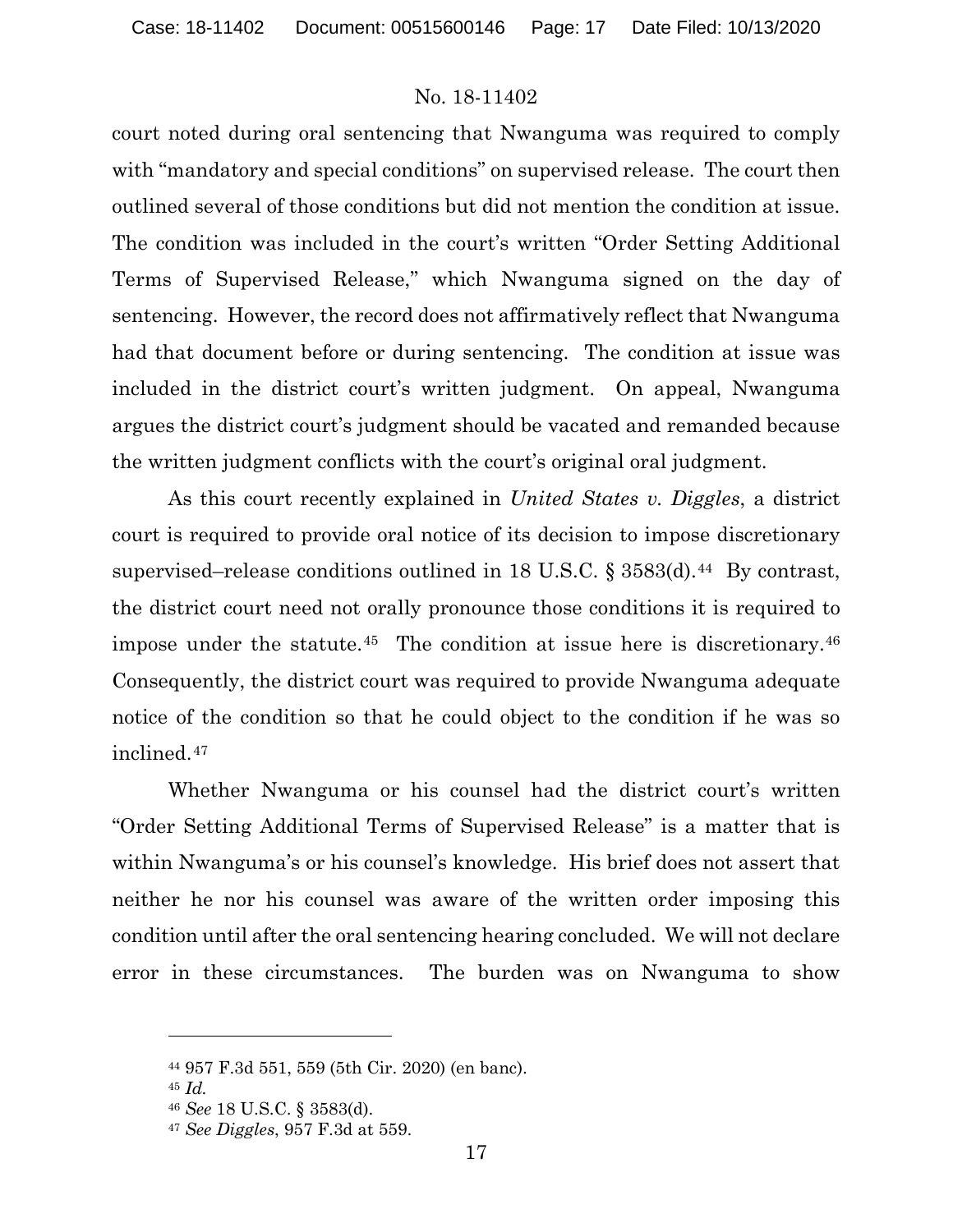affirmatively that he did not have notice before he has an arguable complaint[.48](#page-17-0) He did not do so.

# **IV**

# **A**

Joy Ogwuegbu, Timely HH's director of nursing, contends there was insufficient evidence to support her conviction on Counts 2, 3, 5, and 6—the substantive health care fraud counts concerning patients W.L., H.L., L.S., and S.S., respectively. She alleges there was insufficient evidence she *knowingly* defrauded Medicare and insufficient evidence that she aided and abetted others who defrauded Medicare. She directs this court's attention to the fact that she was acquitted of conspiracy to commit health care fraud and notes that it is difficult to conceive how the jury would find that [she] *purposefully* aided the scheme with the intent to defraud Medicare without thereby agreeing to defraud Medicare.

The evidence reflected that Ogwuegbu repeatedly filled out and signed OASIS assessments, Form 485s, telephone orders, and progress forms for W.L. and H.L. despite never meeting these patients, and she knew Medicare was billed for these patients.[49](#page-17-1) Similarly, she never visited L.S. or S.S. but repeatedly filled out and signed Form 485s and telephone orders for them. She

<span id="page-17-0"></span><sup>48</sup> *See United States v. Bokine*, 523 F.2d 767, 769 (5th Cir. 1975) ("The record does not show whether appellant was present or absent [when the judge considered the jury's note]. His counsel at oral argument admitted that this is true. Notwithstanding this fact, counsel for appellant assumes that appellant was not present and from that posture contends that the communication with the jury by the District Court outside the presence of the defendant was plain error. In so doing, without any showing or proof that appellant was absent from the courtroom, it appears that his counsel has created a hypothetical 'straw man' and has then proceeded to knock him down. We are not called upon to decide hypothetical questions and do not do so in this instance. The burden was upon appellant to show he was absent during the above proceedings before he could have even an arguable complaint.").

<span id="page-17-1"></span><sup>49</sup> *See United States v. Ganji*, 880 F.3d 760, 764 (5th Cir. 2018) (noting that "Medicare implemented a face-to-face requirement [in 2011] to . . . ensure that medical professionals would not order home health care without ever seeing the patient").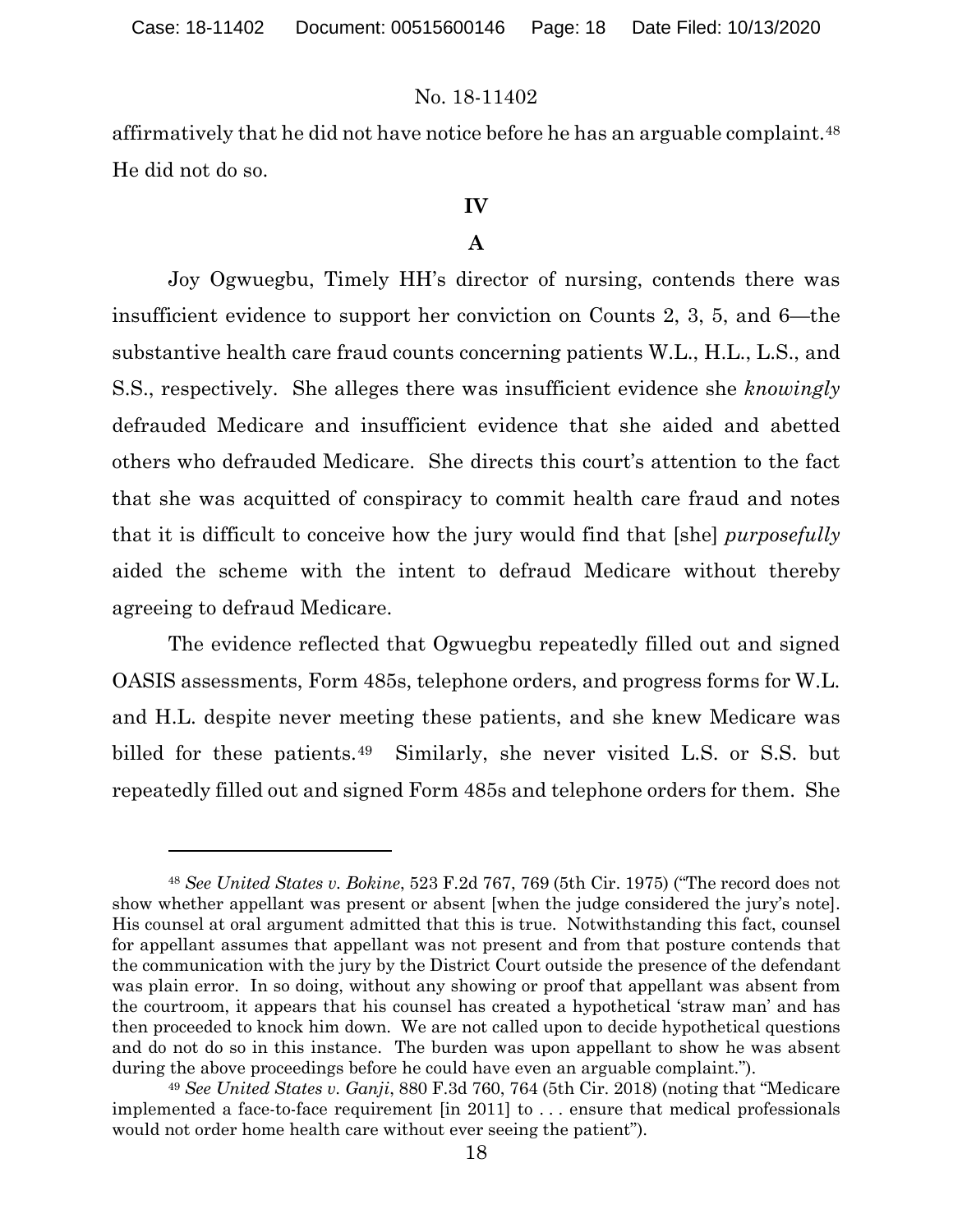admitted to falsifying other documents, and there was evidence from which a reasonable jury could conclude that she was aware of a pervasive culture of fraud at Timely HH. Finally, several documents Ogwuegbu signed were demonstrably false, further suggesting her actions were fraudulent. In light of this evidence, the jury could rationally conclude that Ogwuegbu "associate[d] with the criminal activity, participate d in it, and acted to help it succeed."<sup>[50](#page-18-0)</sup>

Nor does Ogwuegbu's acquittal as to Count 1 undermine our conclusion. As we noted in *United States v. Fesler*, "[c]onspiracy and aiding and abetting are entirely separate crimes so that acquittal on one does not implicate the remaining charge."[51](#page-18-1) It is thus entirely plausible for the jury to credit the evidence that it heard of Ogwuegbu's health care fraud, thereby finding her guilty as to each substantive count, while simultaneously declining to find her guilty of conspiracy.

#### **B**

Ogwuegbu argues the district court's restitution order included conduct outside of the temporal scope of the indictment for her offenses of conviction and, alternatively, that the district court's failure to give a reasoned analysis of how it arrived at the amount of restitution does not allow for effective appellate review. The government agrees that Ogwuegbu's restitution order, which considered conduct occurring between January 2012 and August 2014, should only have considered conduct occurring between November 30, 2012 and December 6, 2013, the relevant dates in the indictment for her offenses of conviction. As we made clear in *United States v. Mason*, "[a] defendant sentenced under the [MVRA] is only responsible for paying restitution for the

<span id="page-18-0"></span><sup>50</sup> *United States v. Delagarza–Villarreal*, 141 F.3d 133, 140 (5th Cir. 1997) (quoting *United States v. Gonzales*, 121 F.3d 928, 936 (5th Cir. 1997)).

<span id="page-18-1"></span><sup>51</sup> 781 F.2d 384, 390 (5th Cir. 1986) (citing *United States v. Swaim*, 757 F.2d 1530, 1536 (5th Cir. 1985)).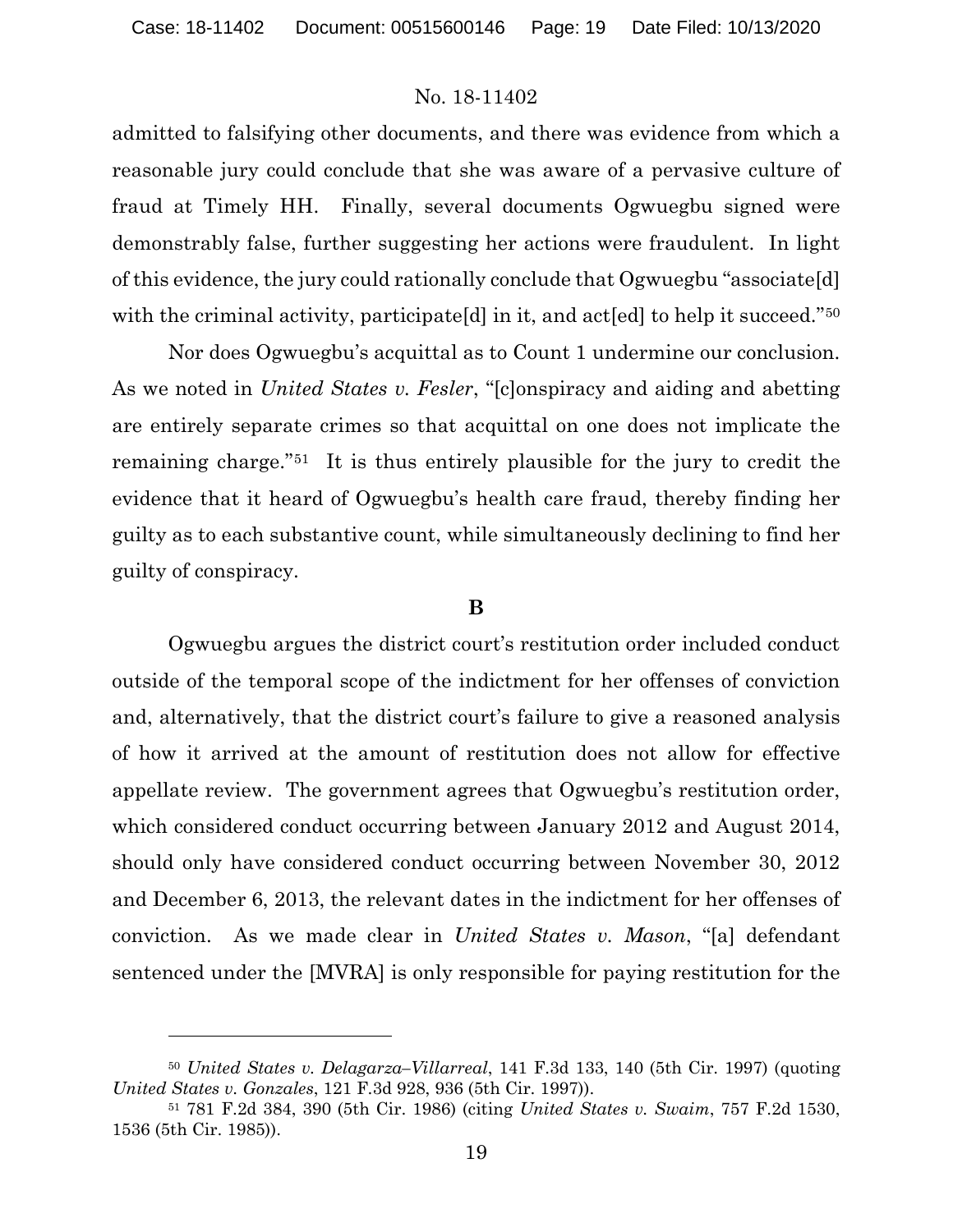conduct underlying the offense for which [she] was convicted."[52](#page-19-0) Moreover, "restitution for the underlying scheme to defraud is limited to the *specific* temporal scope of the indictment."[53](#page-19-1) We thus vacate and remand Ogwuegbu's restitution order with instructions that it only pertain to conduct occurring between the relevant dates set forth in the indictment. We express no opinion as to Ogwuegbu's alternative argument.

### **C**

Ogwuegbu contends she should not be required to pay all outstanding restitution payments within sixty days of the termination of supervised release as required by the district court's written judgment. At the sentencing hearing, the district court orally ordered Ogwuegbu to pay restitution:

I also order that she make restitution jointly and severally with codefendants Patience Okoroji, Usani Ewah, Kingsley Nwanguma, Kelly Robinett, and Angel Claudio in the amount of \$1,392,188.20. That restitution will be payable to the District Clerk's Office in Dallas for this case.

I also order that upon your release you be placed on supervised release for a term of 3 years. While on release you shall comply with the standard conditions contained in this judgment as well as the mandatory and special conditions stated heaven [sic].

\* \* \*

You shall . . . make payments on the restitution amount in the rate of at least \$50 per month.

The written judgment also ordered restitution:

The Court orders that defendant shall make restitution, jointly and severally with co-defendants Patience Okoroji (01); Usani Ewah (02); Kingsley Nwanguma (03); Kelly Robinett (05); Angel Claudio (06); and Shawn Chamberlain (Case No.

<span id="page-19-1"></span><span id="page-19-0"></span><sup>52</sup> 722 F.3d 691, 693 (5th Cir. 2013) (quoting *United States v. Inman*, 411 F.3d 591, 595 (5th Cir. 2005)).

<sup>53</sup> *Id.* (quoting *Inman*, 411 F.3d at 595).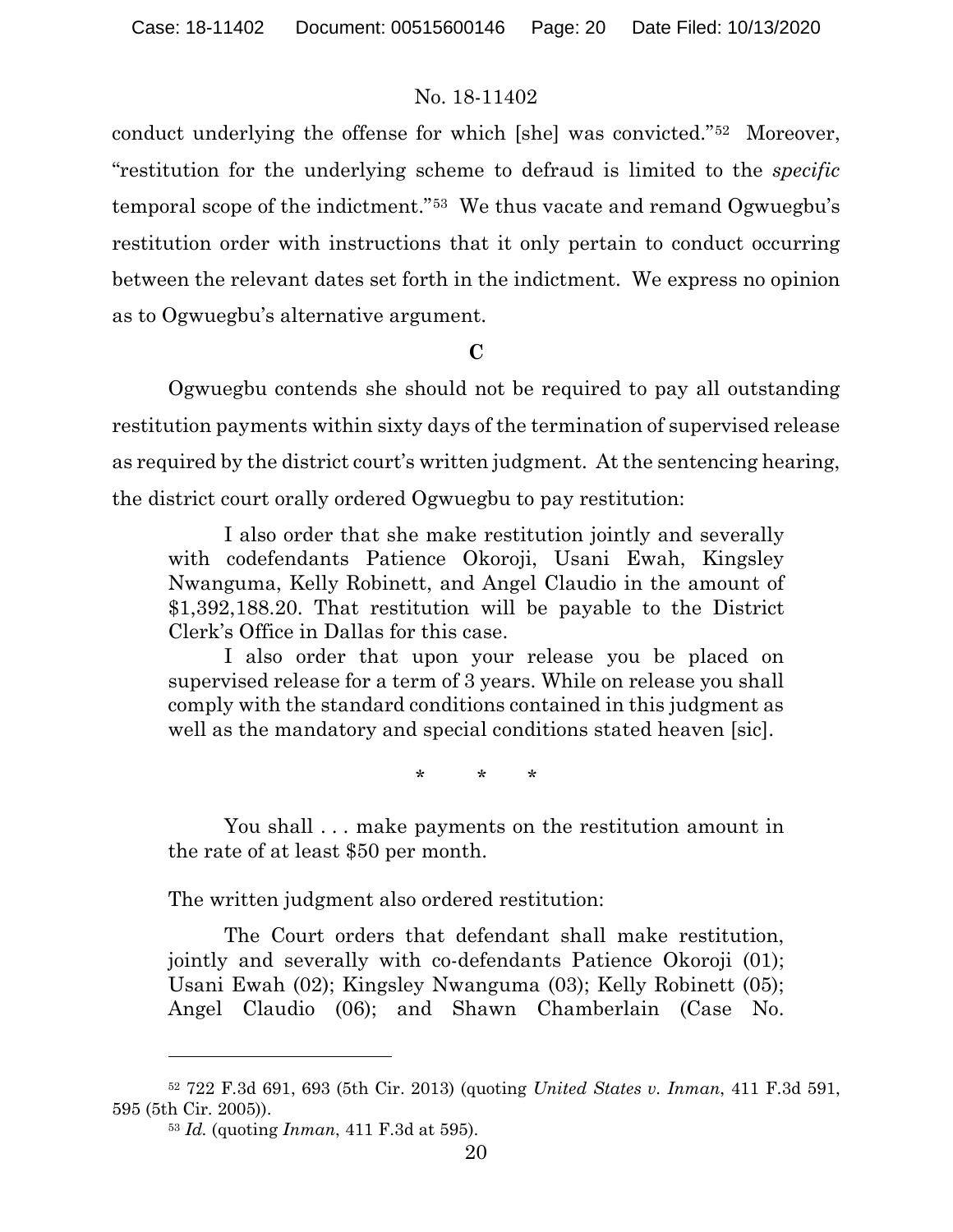3:16CR00260-L-1), in the amount of \$1,392,188.20. Restitution is payable immediately, but non-payment will not be a violation of defendant's conditions of supervised release so long as defendant pays as provided in defendant's conditions of supervised release.

The conditions of supervised release in the written judgment contained this provision with regard to restitution:

In addition the defendant shall: . . . take notice that, if, upon commencement of the term of supervised release, any part of the \$1,392,188.20 restitution ordered by this judgment remains unpaid, the defendant shall make payments on such unpaid amount at the rate of at least \$50 per month, the first such payment to be made no later than 60 days after the defendant's release from confinement and another payment to be made on the same day of each month thereafter until the restitution amount is paid in full. Any unpaid balance of the restitution ordered by this judgment shall be paid in full 60 days prior to the termination of the term of supervised release.

Under 18 U.S.C. § 3572(d)(1), the defendant is required to pay the restitution "immediately, unless, in the interest of justice, the court provides for payment on a date certain or in installments. If the court provides for payment in installments, the installments shall be in equal monthly payments over the period provided by the court, unless the court establishes another schedule."[54](#page-20-0) The Sentencing Guidelines set forth a mandatory condition of supervised release pertaining to restitution:

The defendant shall (A) make restitution in accordance with 18 U.S.C. §§ 2248, 2259, 2264, 2327, 3663, 3663A, and 3664; and (B) pay the assessment imposed in accordance with 18 U.S.C. § 3013. If there is a court-established payment schedule for making restitution or paying the assessment (*see* 18 U.S.C. § 3572(d)), the defendant shall adhere to the schedule.<sup>[55](#page-20-1)</sup>

<sup>54</sup> 18 U.S.C. § 3572(d)(1).

<span id="page-20-1"></span><span id="page-20-0"></span><sup>55</sup> U.S. SENTENCING GUIDELINES MANUAL § 5D1.3(a)(6) (U.S. SENTENCING COMM'N 2016).